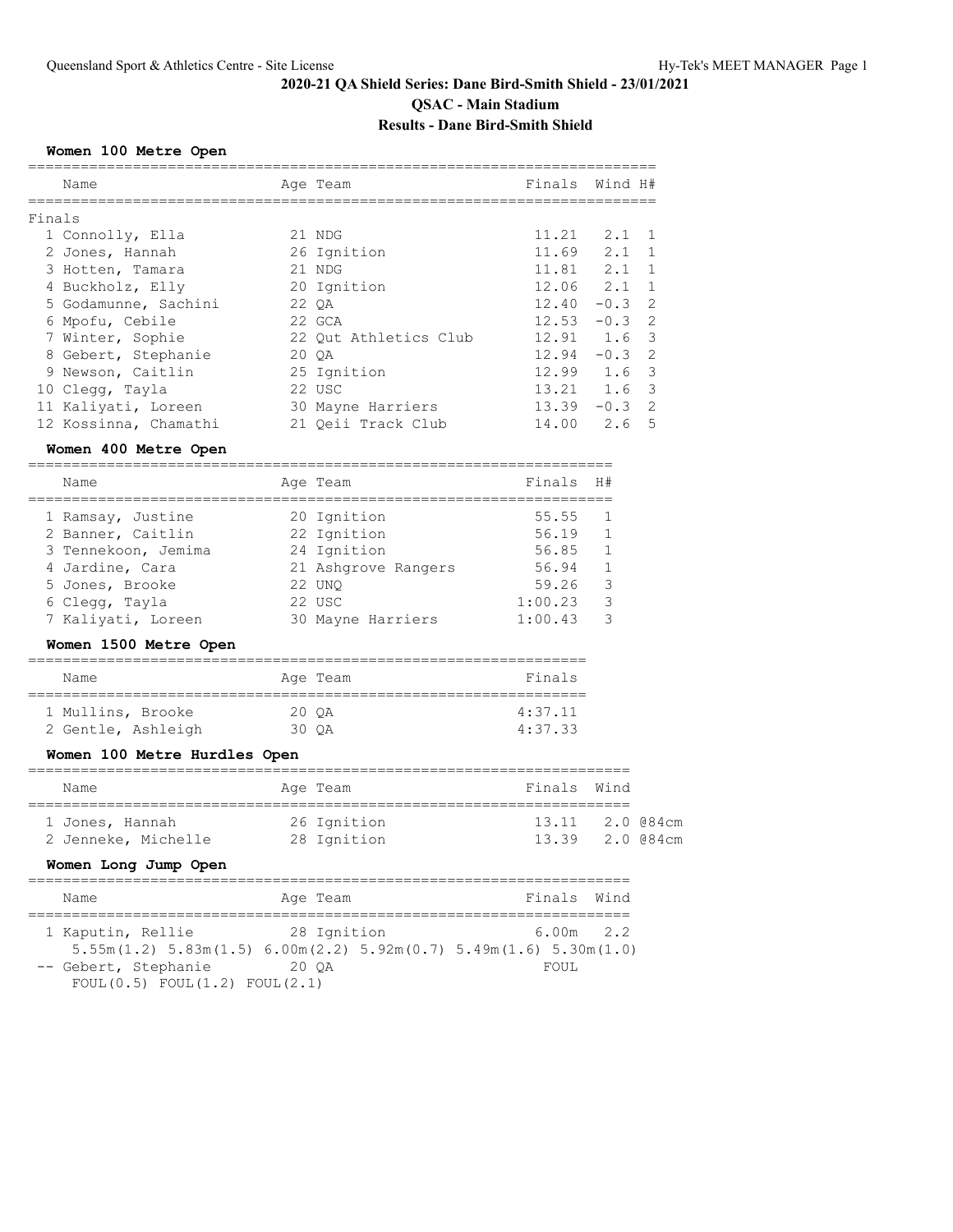**QSAC - Main Stadium**

### **Results - Dane Bird-Smith Shield**

### **Women Shot Put Open**

| Name                                                                                               | Age Team                                                             | Finals             |                                                        |
|----------------------------------------------------------------------------------------------------|----------------------------------------------------------------------|--------------------|--------------------------------------------------------|
| 1 Thorpe, Sarah<br>11.33m  11.81m  11.60m  FOUL  11.94m  11.92m                                    | 22 Qeii Track Club                                                   | 11.94m             |                                                        |
| Women Javelin Throw Open                                                                           |                                                                      |                    |                                                        |
| Name                                                                                               | Age Team                                                             | Finals             |                                                        |
| ----------------------------<br>1 sitcheff, erica<br>20 OA                                         | -----------------------<br>36.24m 37.80m 36.87m 37.26m 38.11m 37.30m | 38.11m             |                                                        |
| Women 3000 Metre Race Walk Open                                                                    |                                                                      |                    |                                                        |
| Name                                                                                               | Age Team                                                             | Finals             |                                                        |
| 1 Hamann, Sophie Charlotte 20 Qut Athletics Club 16:47.23<br>Women 100 Metre Under 20              |                                                                      |                    |                                                        |
| Name                                                                                               | Age Team                                                             | Finals             | Wind H#                                                |
| ==============<br>1 Welsh, Stephanie<br>2 Daniel, Annalise<br>3 Reynolds, Hayley<br>4 Clark, Maddy | 19 Maroochy<br>18 GCA<br>18 Lockyer District<br>19 UNO               | 12.86 2.1<br>13.32 | 12.08 2.1 1<br>$12.34$ $2.1$ 1<br>$\mathbf{1}$<br>0.64 |

### **Women 400 Metre Under 20**

| Name               | Age Team              | Finals  | H#             |
|--------------------|-----------------------|---------|----------------|
| 1 Beer, Ellie      | 18 Ignition           | 53.43   | $\mathbf{1}$   |
| 2 Lythgo, Caitlin  | 18 Ignition           | 56.48   | $\overline{1}$ |
| 3 Hamilton, Nyree  | 18 Out Athletics Club | 58.43   | $\mathbf{1}$   |
| 4 Chapman, Claudia | 18 Oeii Track Club    | 58.45   | $\mathcal{L}$  |
| 5 Harvey, Sidonie  | 19 Mayne Harriers     | 59.95   | 3              |
| 6 Clark, Maddy     | 19 UNO                | 1:02.61 | $\mathcal{L}$  |
| 7 Davidson, Lauren | 18 Ashgrove Rangers   | 1:06.57 | .5             |

#### **Women 1500 Metre Under 20**

| Name                                  | Age Team                                    | Finals H#          |                                  |
|---------------------------------------|---------------------------------------------|--------------------|----------------------------------|
| 1 Rooney, Shae<br>2 Lawson, Katherine | 18 Gold Coast Victory<br>18 Oeii Track Club | 4:50.99<br>4:56.78 | $\overline{1}$<br>$\overline{1}$ |
| 3 Eeqdeman, Grace                     | 19 Maroochy                                 | 5:29.10            | - 3                              |

#### **Women 100 Metre Hurdles Under 20**

| Name             | Age Team           | Finals Wind     |  |  |  |  |  |  |
|------------------|--------------------|-----------------|--|--|--|--|--|--|
|                  |                    |                 |  |  |  |  |  |  |
| 1 Tait, Hanna    | 18 New South Wales | 15.25 2.0 @84cm |  |  |  |  |  |  |
| 2 Kavanagh, Abby | $19$ GCA           | 16.83 2.0 @84cm |  |  |  |  |  |  |
| 3 Jones, Bethany | 19 Maroochy        | 17.36 2.0 @84cm |  |  |  |  |  |  |
|                  |                    |                 |  |  |  |  |  |  |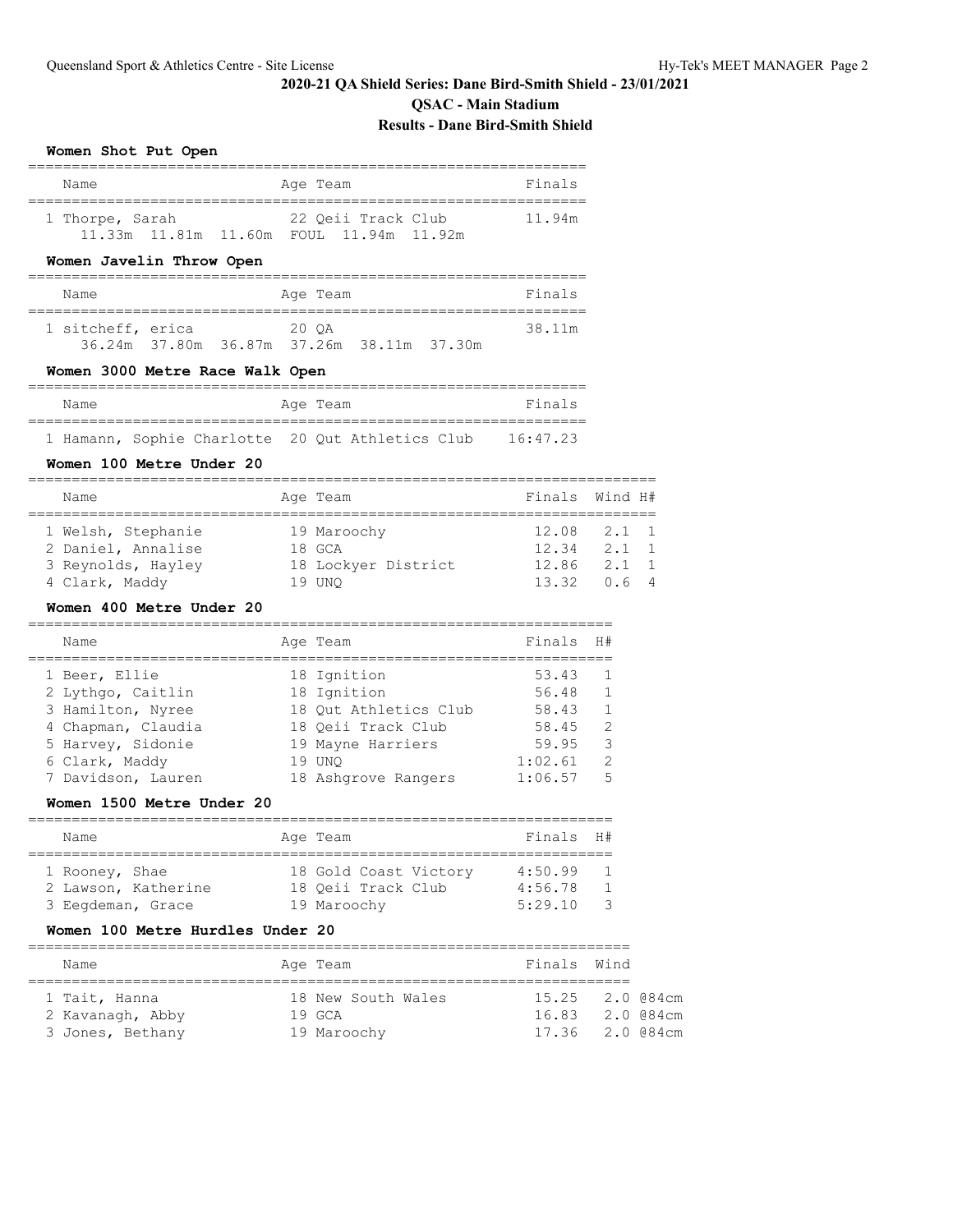#### **Women Long Jump Under 20**

| Name               | Age Team                                                                          | Finals Wind   |     |
|--------------------|-----------------------------------------------------------------------------------|---------------|-----|
|                    |                                                                                   |               |     |
| 1 Tait, Hanna      | 18 New South Wales                                                                | $5.02m - 0.7$ |     |
|                    | $4.85m(-0.0)$ $5.02m(-0.7)$ $4.91m(3.1)$ $4.67m(-0.2)$ $3.54m(-0.5)$ $4.76m(0.8)$ |               |     |
| 2 Reynolds, Hayley | 18 Lockyer District                                                               | $4.90m$ 0.9   |     |
|                    | 4.90m(0.9) 4.59m(1.0) PASS 4.90m(NWI) PASS                                        | PASS          |     |
| 3 Jones, Zoe       | 18 Oeii Track Club                                                                | 4.68m         | 0.5 |
|                    | $4.52m(2.3)$ $4.68m(0.5)$ $4.63m(0.1)$ $4.53m(-1.0)$ PASS                         | PASS          |     |

#### **Women Javelin Throw Under 20**

| Name                 |               | Age Team                                                         | Finals |
|----------------------|---------------|------------------------------------------------------------------|--------|
| 1 Sitcheff, Ashleigh |               | 18 Toowong Harriers<br>36.18m 37.70m 36.87m 38.23m 37.98m 36.31m | 38.23m |
| 2 Tait, Hanna        |               | 18 New South Wales                                               | 33.09m |
| 32.28m               | 31.64m 33.09m |                                                                  |        |

### **Women 3000 Metre Race Walk Under 20**

| Name                |       | Age Team | Finals   |
|---------------------|-------|----------|----------|
| 1 McLoughlin, Amber | 19 OA |          | 19:20.11 |

#### **Women 5000 Metre Race Walk Under 20**

| Name                      | Age Team              | Finals   |
|---------------------------|-----------------------|----------|
| 1 Hill, Gabriella         | 18 Gold Coast Victory | 24:24.65 |
| 2 McRoberts, Jasmine-Rose | 19 OA                 | 31:25.35 |

#### **Women 100 Metre Under 18**

| Name                | Age Team              |       | Finals Wind H#        |
|---------------------|-----------------------|-------|-----------------------|
| 1 Durmaz, Hilal     | 17 UNO                | 11.89 | $2.1 \quad 1$         |
| 2 Twigg, Lucy       | 17 Ignition           |       | $12.67$ 1.6 3         |
| 3 Swift, Annika     | 17 New South Wales    | 12.71 | $-0.3$ 2              |
| 4 Hogan, Tiani      | 16 Ignition           | 12.90 | 2.6 <sub>5</sub>      |
| 5 Leung, Brianna    | 16 Oeii Track Club    | 13.12 | $-0.3$ 2              |
| 6 Coe, Ryanne       | 17 Mayne Harriers     | 13.17 | $1.6-3$               |
| 7 Taylor, Caitlin   | 16 Lockyer District   | 13.21 | $1.6-3$               |
| 8 Seremet, Kalliyan | 16 SAS                | 13.30 | 0.64                  |
| 9 Wright, Erin      | 17 Ipswich & District | 13.59 | 0.6<br>$\overline{4}$ |

#### **Women 400 Metre Under 18**

| Name              | Age Team              | Finals  | H #            |
|-------------------|-----------------------|---------|----------------|
| 1 Hall, Jessica   | 16 Ignition           | 56.48   | $\overline{1}$ |
| 2 Anglin, Txai    | 17 Out Athletics Club | 57.13   | $\overline{z}$ |
| 3 Swift, Annika   | 17 New South Wales    | 1:02.44 | - 3            |
| 4 Gallagher, Erin | 16 Jimboomba          | 1:02.81 | $\overline{4}$ |
| 5 Wright, Maree   | 17 UNO                | 1:03.02 | $\overline{4}$ |
| 6 Nyssen, Amber   | 17 Mayne Harriers     | 1:03.46 | $\overline{4}$ |

===================================================================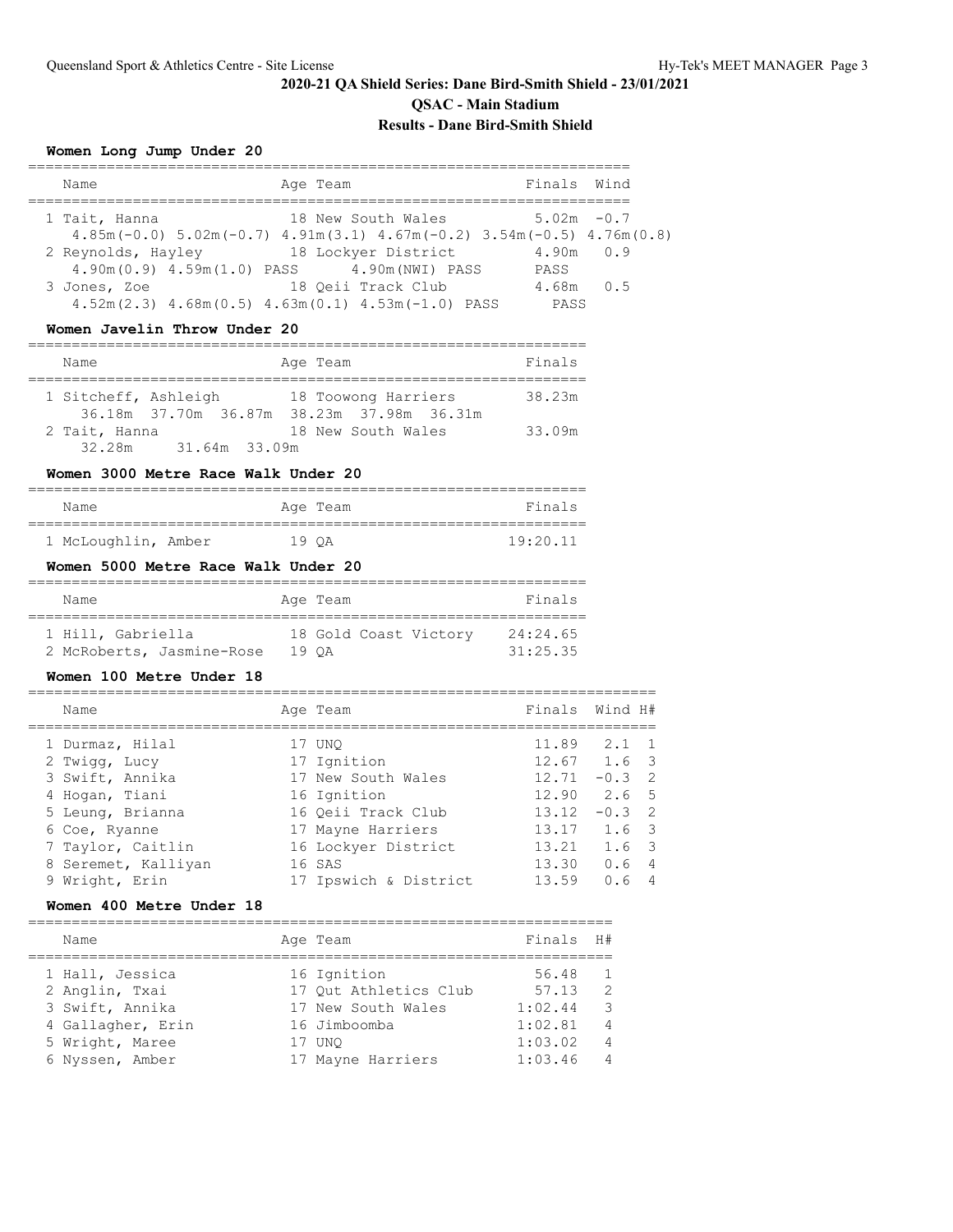# **QSAC - Main Stadium**

### **Results - Dane Bird-Smith Shield**

| Women 400 Metre Under 18 |             |                           |
|--------------------------|-------------|---------------------------|
| 7 Hogan, Payten          | 16 Ignition | 1:04.12<br>$\overline{4}$ |
| 8 Millard, Summer        | 16 OA       | $1:13.72$ 5               |

#### **Women 1500 Metre Under 18**

| Name               | Age Team              | Finals  | H#            |
|--------------------|-----------------------|---------|---------------|
| 1 Sewell, Molly    | 16 Gold Coast Victory | 4:39.14 |               |
| 2 Rodwell, Ella    | 16 Thompson Estate    | 4:43.50 |               |
| 3 thomas, sasha    | 17 UNO                | 4:45.32 |               |
| 4 Grimsey, Georgia | 16 FTA                | 4:48.95 |               |
| 5 Scott, Starr     | 17 Gold Coast Victory | 4:50.34 |               |
| 6 Pearsall, Mattea | 16 UNO                | 4:58.02 | 2             |
| 7 Noon, Heidi      | 16 Athletics North    | 5:05.80 | $\mathcal{P}$ |
| 8 Doyle, Grace     | 16 Mayne Harriers     | 5:14.11 | 3             |
| 9 Andrysiak, Maja  | 16 Intraining         | 5:16.56 | 3             |
| 10 Nyssen, Amber   | 17 Mayne Harriers     | 5:29.63 | 2             |

#### **Women 100 Metre Hurdles Under 18**

| Name                |       | Age Team              | Finals Wind H# |                        |
|---------------------|-------|-----------------------|----------------|------------------------|
| 1 Eldridge, Tyra    |       | 17 Gold Coast Victory |                | 14.85 1.4 2 @76.2cm    |
| 2 Tomich, Tayden    | 16 OA |                       |                | 14.96  1.4  2  076.2cm |
| 3 Newberry, Kayla   |       | 16 UNO                |                | 15.02  1.4  2  076.2cm |
| 4 Seremet, Kalliyan |       | 16 SAS                | 16.34          | 1.4 2 @76.2cm          |
| 5 Wilkins, Sophie   |       | 16 Ipswich & District |                | 16.88 1.4 2 @76.2cm    |
| 6 Nyssen, Amber     |       | 17 Mayne Harriers     |                | 18.94 1.4 2 @76.2cm    |

# **Women Long Jump Under 18**

| Name                                                | Age Team                                                                                               |             | Finals Wind H#  |
|-----------------------------------------------------|--------------------------------------------------------------------------------------------------------|-------------|-----------------|
| 1 Leung, Brianna                                    | 16 Qeii Track Club 5.35m 1.3 1                                                                         |             |                 |
|                                                     | $5.21$ m $(1.0)$ $5.29$ m $(-0.1)$ $5.31$ m $(2.7)$ $5.35$ m $(1.3)$ $5.09$ m $(1.3)$ $5.08$ m $(0.9)$ |             |                 |
| 2 Seremet, Kalliyan 16 SAS                          |                                                                                                        |             | $5.07m$ $0.1$ 2 |
| $4.95m(1.6)$ $4.79m(0.8)$ $3.98m(0.7)$ $5.07m(0.1)$ |                                                                                                        |             |                 |
| 3 Taylor, Caitlin                                   | 16 Lockyer District                                                                                    | 5.06m 2.2 1 |                 |
|                                                     | $4.81m(1.3)$ $4.97m(1.5)$ $5.06m(2.2)$ $4.98m(2.0)$ $4.78m(0.9)$ $4.95m(0.8)$                          |             |                 |
| 4 Hogan, Tiani                                      | 16 Ignition                                                                                            |             | $4.97m$ 0.7 2   |
| $4.97m(0.7)$ $4.75m(1.1)$ $4.96m(1.4)$ $4.95m(0.3)$ |                                                                                                        |             |                 |
| 5 Waters, Zoe                                       | 16 Darling Downs                                                                                       |             | $4.84m$ 0.7 2   |
| $4.54m(1.4)$ $4.77m(1.5)$ $4.75m(0.8)$ $4.84m(0.7)$ |                                                                                                        |             |                 |
| 6 Newberry, Kayla 16 UNQ                            |                                                                                                        |             | $4.74m$ 0.7 2   |
| $4.74m(0.7)$ $4.68m(1.7)$ $3.35m(1.1)$ $4.58m(1.3)$ |                                                                                                        |             |                 |
| 16 OA<br>7 Tomich, Tayden                           |                                                                                                        |             | $4.60m - 0.4$ 3 |
|                                                     | $4.55m(-0.3)$ $4.54m(-1.7)$ $4.60m(-0.4)$ $4.41m(NWI)$                                                 |             |                 |

### **Women Shot Put Under 18**

| Name            |  | Age Team |                       | Finals |  |
|-----------------|--|----------|-----------------------|--------|--|
| 1 Rowe, Jessica |  |          | 16 Ipswich & District | 13.29m |  |
|                 |  |          |                       |        |  |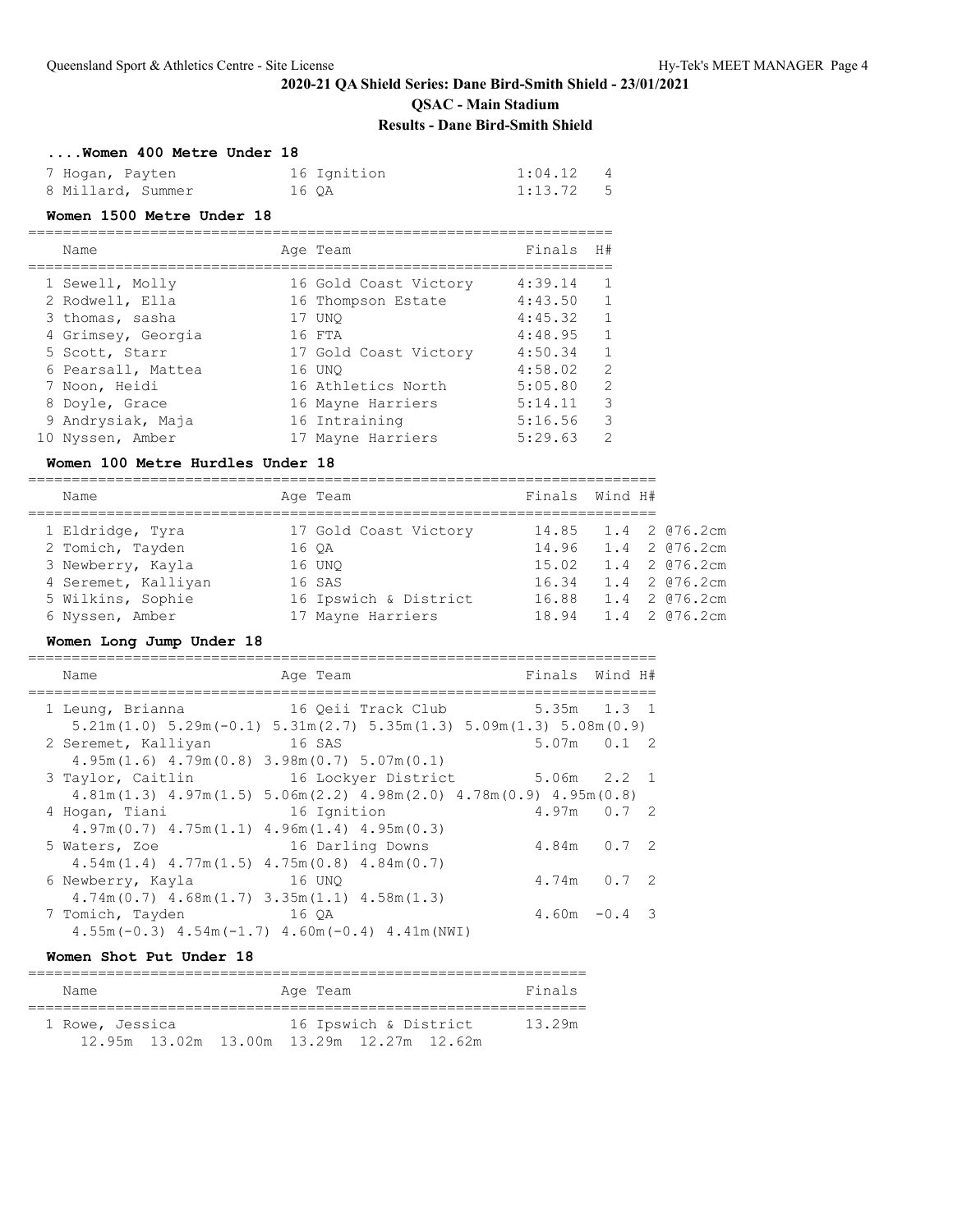# **2020-21 QA Shield Series: Dane Bird-Smith Shield - 23/01/2021 QSAC - Main Stadium**

### **Results - Dane Bird-Smith Shield**

# **....Women Shot Put Under 18**

| 2 Beith, Zoe                               | 16 SAS                | 13.16m |
|--------------------------------------------|-----------------------|--------|
| 11.76m 12.67m 13.16m 12.70m 13.07m 12.93m  |                       |        |
| 3 Laurikainen, April 17 Ashqrove Rangers   |                       | 13.08m |
| 12.59m 12.46m 13.04m 12.38m 13.08m 12.32m  |                       |        |
| 4 Gallagher, Erin                          | 16 Jimboomba          | 12.05m |
| 11.84m 11.85m 11.59m 12.05m 11.64m 11.63m  |                       |        |
| 5 Wilkins, Sophie                          | 16 Ipswich & District | 11.29m |
| 11.28m   11.29m   10.49m   10.81m   11.19m |                       |        |

### **Women Javelin Throw Under 18**

| Name<br>Age Team<br>===========================                                                 | Finals   | H#            |
|-------------------------------------------------------------------------------------------------|----------|---------------|
| 1 Tignani, Angelina 17 Qeii Track Club 46.47m<br>46.47m  44.33m  43.26m  39.54m  37.30m  43.25m |          | $\mathbf{1}$  |
| 2 Hogan, Tiani 16 Ignition<br>FOUL 39.97m 43.14m 37.49m 39.62m 44.02m                           | 44.02m 1 |               |
| 39.80m 40.99m 42.39m 39.41m 40.18m 42.55m                                                       |          | $\mathbf{1}$  |
| 4 O'Shaughnessy, Rylee 16 QA<br>35.46m FOUL 37.05m 39.61m 41.08m FOUL                           | 41.08m 1 |               |
| 5 Newberry, Kayla 16 UNQ<br>FOUL 35.68m 34.13m 36.19m FOUL 35.42m                               | 36.19m   | $\mathbf{1}$  |
| 6 Tomich, Tayden 16 QA<br>20.87m 25.04m 19.73m 27.20m                                           | 27.20m   | $\mathcal{L}$ |
| 7 Hogan, Payten 16 Ignition<br>23.20m 24.13m 26.27m 26.25m                                      | 26.27m   | 2             |
| 8 Wilkins, Sophie 36 16 Ipswich & District 21.71m 2<br>21.71m FOUL FOUL FOUL                    |          |               |
| 9 Nyssen, Amber 17 Mayne Harriers<br>16.22m  18.53m  15.10m  FOUL                               | 18.53m   | $\mathcal{L}$ |
| 10 Seremet, Kalliyan 16 SAS<br>12.36m FOUL 14.22m 12.52m                                        | 14.22m   | $\mathcal{L}$ |

### **Women 5000 Metre Race Walk Under 18**

| Name                              |       | Age Team              | Finals               |
|-----------------------------------|-------|-----------------------|----------------------|
| 1 Bergh, Mia<br>2 Millard, Summer | 16 OA | 16 Gold Coast Victory | 29:06.20<br>30:18.31 |

#### **Women 100 Metre Under 16**

|  | Name                  | Age Team              | Finals Wind H#  |                  |  |
|--|-----------------------|-----------------------|-----------------|------------------|--|
|  | 1 Neill, Lily         | 15 Thompson Estate    | 12.83           | $-0.3$ 2         |  |
|  | 2 Haqan, Zara         | 14 Thompson Estate    | $12.93$ $1.6$ 3 |                  |  |
|  | 3 Anthony, Teresa     | 15 Oeii Track Club    | 13.07           | 0.64             |  |
|  | 4 Vine, Lily          | 15 Ipswich & District | 13.36           | $-0.3$ 2         |  |
|  | 5 Palmer, Isabelle    | 14 UNO                | 13.42           | $-0.3$ 2         |  |
|  | 6 Humphries, Lina     | 15 Oeii Track Club    | 13.44           | 0.64             |  |
|  | 7 White, Alex         | 15 Deception Bay      | 13.72           | 1.6 3            |  |
|  | 8 Grigg, Eloise       | 14 UNO                | 13.76           | $1.2 \quad 6$    |  |
|  | 9 Horridge, Kya       | 14 UNO                | 13.88           | 2.6 <sub>5</sub> |  |
|  | 10 Seremet, Sovannary | 14 SAS                | 13.93           | 2.6 <sub>5</sub> |  |
|  |                       |                       |                 |                  |  |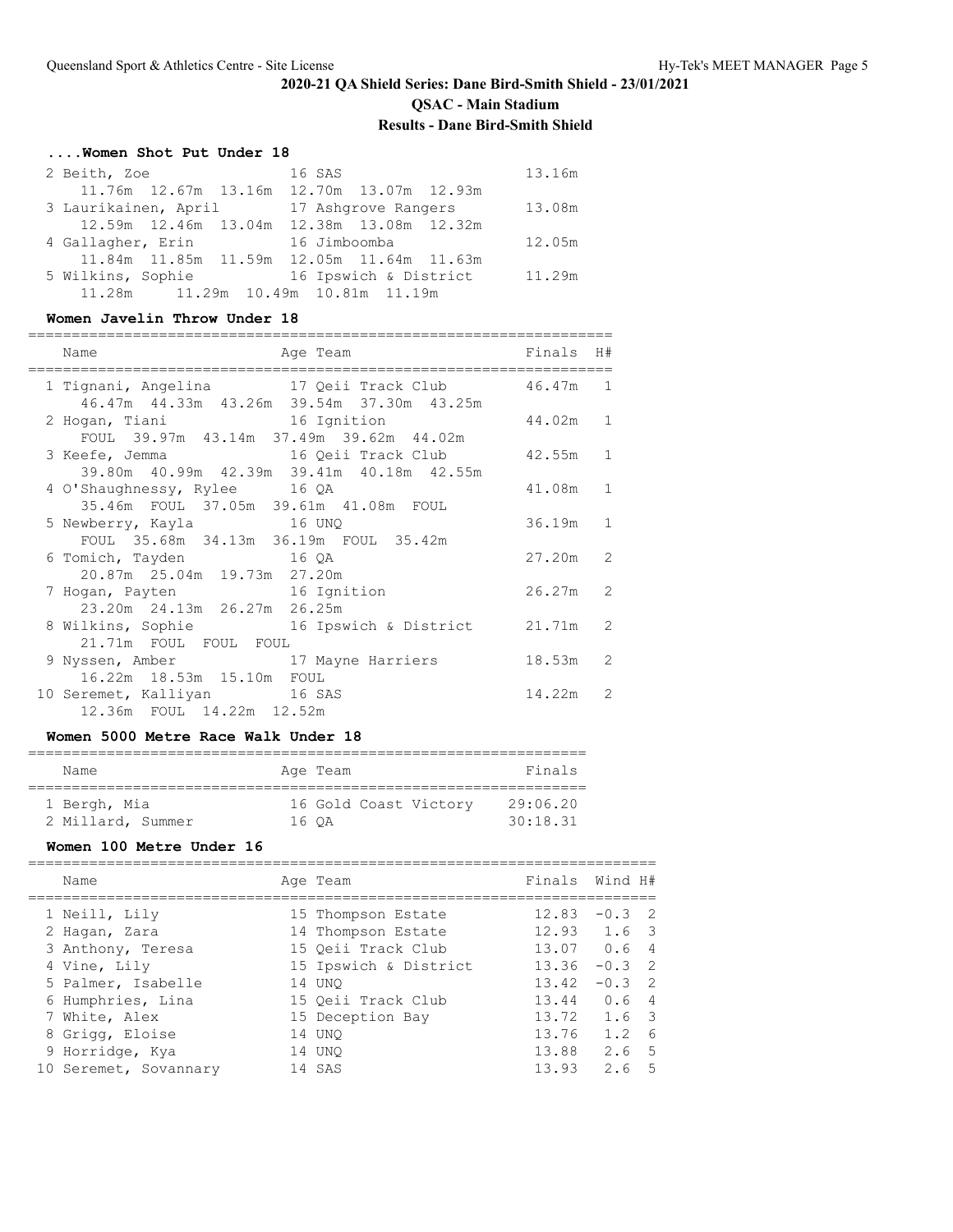# **....Women 100 Metre Under 16**

| 11 Goody, Charlize       | 15 Ipswich & District | 13.94 | 2.6 <sub>5</sub>      |
|--------------------------|-----------------------|-------|-----------------------|
| 12 Crocombe, Josie       | 14 Toowong Harriers   | 14.06 | $1.2 \quad 6$         |
| 13 Park, Anna            | 14 Darling Downs      | 14.09 | 1.6 3                 |
| 14 Thomson, Tayla        | 14 Jimboomba          | 14.10 | $1.2 \quad 6$         |
| 15 Casey, Bethany        | 14 Darling Downs      | 14.21 | 0.64                  |
| 16 Reynolds, Cassie      | 15 Lockyer District   | 14.39 | $1.3 \quad 7$         |
| 17 Hendrickson, Indeanna | 14 Lockyer District   | 14.43 | $1.3 \t7$             |
| 18 Martinez, Rani        | 14 UNO                | 14.44 | $1.2 \quad 6$         |
| 19 Severinsen, Abbie     | 14 Ipswich & District | 14.46 | $1.2 \quad 6$         |
| 20 Newham, Maddie        | 14 Ipswich & District | 14.64 | $1.2 \quad 6$         |
| 21 Stolberg, Toby        | 15 Ipswich & District | 15.20 | 1.3<br>$\overline{7}$ |
| 22 Brisbane, Zoe         | 14 Jimboomba          | 15.50 | 1.3<br>$\overline{7}$ |

### **Women 400 Metre Under 16**

| Name                | Age Team              | Finals  | H#             |
|---------------------|-----------------------|---------|----------------|
| 1 Hanlon, Marissa   | 15 UNO                | 57.99   | 2              |
| 2 Place, Roxanne    | 15 Oeii Track Club    | 1:00.67 | 3              |
| 3 Llewellyn, Sierra | 15 Ignition           | 1:00.68 | $\mathcal{L}$  |
| 4 roberts, Milla    | 14 UNO                | 1:02.92 | $\overline{4}$ |
| 5 Olders, Emily     | 15 Gold Coast Victory | 1:04.46 | 5              |
| 6 Altmann, Claudia  | 15 Out Athletics Club | 1:05.90 | 5              |
| 7 Lockhart, Jorja   | 14 CAN                | 1:09.90 | .5             |
| 8 Thomson, Tayla    | 14 Jimboomba          | 1:10.89 | 6              |
| 9 Cavanagh, Holly   | 14 Jimboomba          | 1:15.29 | 6              |
| 10 Brisbane, Zoe    | 14 Jimboomba          | 1:22.04 | 6              |

# **Women 1500 Metre Under 16**

| Name                   | Age Team              | Finals  | H#            |
|------------------------|-----------------------|---------|---------------|
|                        |                       |         |               |
| 1 Carter, Jazelle      | 15 OA                 | 4:37.52 |               |
| 2 Turner, Madison      | 14 OA                 | 4:45.94 | $\mathcal{L}$ |
| 3 Watson, Gwen         | 14 Mayne Harriers     | 4:49.99 | $\mathcal{L}$ |
| 4 Johnson, Gretta      | 15 GFR                | 4:50.91 | $\mathcal{L}$ |
| 5 Schmidt, Gabrielle   | 15 Intraining         | 4:51.67 | 1             |
| 6 Bright, Annabel      | 14 UNO                | 4:52.63 |               |
| 7 sowery, polly        | 14 Gold Coast Victory | 4:57.41 | $\mathcal{L}$ |
| 8 Noon, Chloe          | 14 Athletics North    | 5:17.27 | $\mathcal{L}$ |
| 9 Forbes-Schutz, Freya | 14 UNO                | 5:17.43 | 3             |
| 10 McCarthy, Grace     | 15 Out Athletics Club | 5:28.01 | $\mathcal{P}$ |
| 11 Novinetz, Rylee     | 14 Ipswich & District | 5:29.88 | 3             |
| 12 Burg, Milly         | 14 UNO                | 5:30.99 | 3             |
| 13 Cavanagh, Holly     | 14 Jimboomba          | 6:24.79 | ς             |

### **Women 90 Metre Hurdles Under 16**

| Name                                                       | Age Team                                  |                | Finals Wind H#                                                   |
|------------------------------------------------------------|-------------------------------------------|----------------|------------------------------------------------------------------|
| 1 Palmer, Isabelle<br>2 Grigg, Eloise<br>3 Goody, Charlize | 14 UNO<br>14 UNO<br>15 Ipswich & District | 14.51<br>15.02 | $14.20 \t 0.61$<br>$0.6 \quad 1$<br>$14.80 \t 0.6 \t 1$<br>0.6 1 |
| 4 Seremet, Sovannary<br>5 Tomich, Brogan                   | 14 SAS<br>15 UNO                          | 15.14          | $0.6-1$                                                          |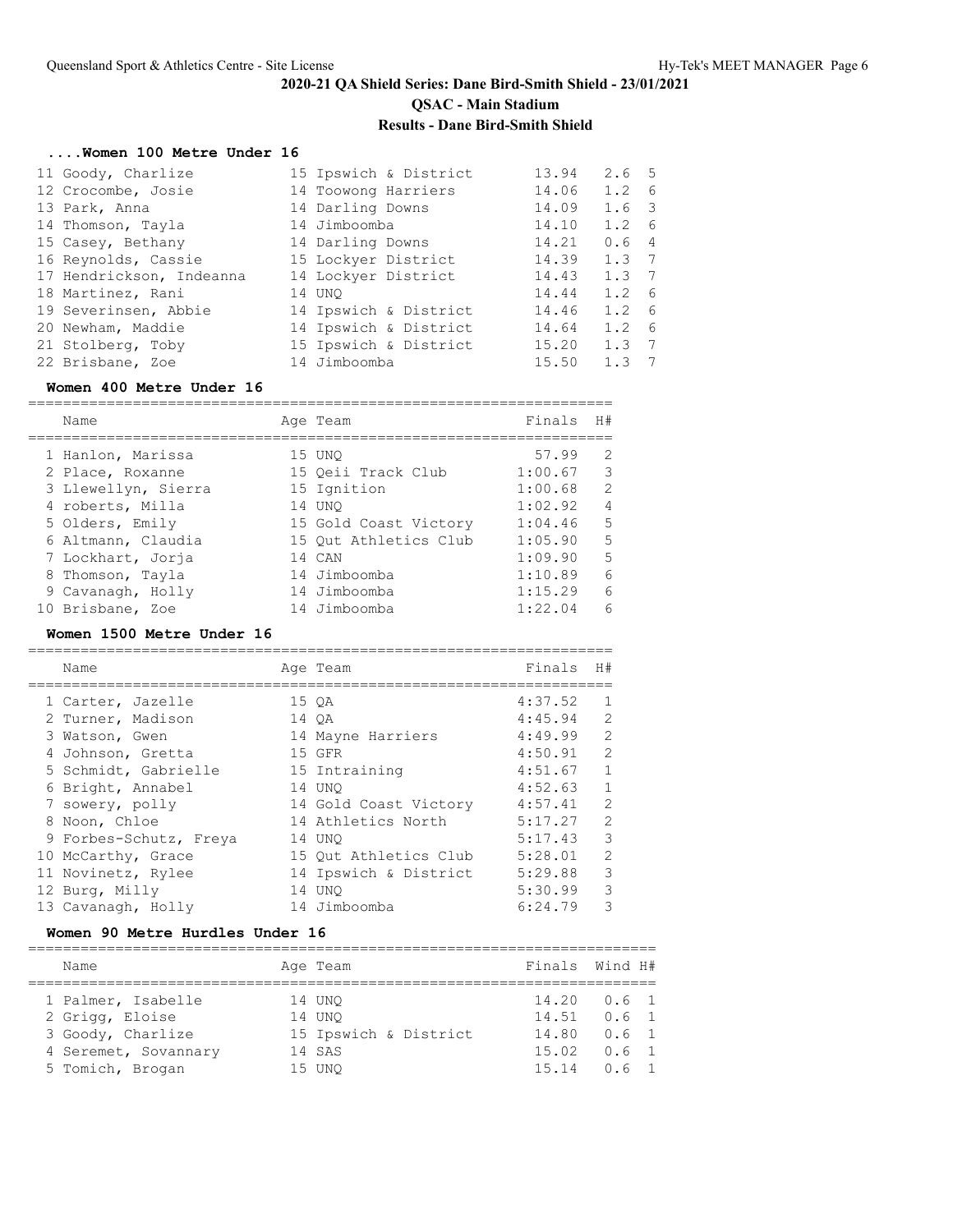# **....Women 90 Metre Hurdles Under 16**

| 6 Shaw, Giselle       | 15 ASP                | $15.49$ 0.9 2   |               |  |
|-----------------------|-----------------------|-----------------|---------------|--|
| 7 Severinsen, Abbie   | 14 Ipswich & District | 15.51           | $0.9 \quad 2$ |  |
| 8 Humphries, Lina     | 15 Oeii Track Club    | $15.58$ 0.9 2   |               |  |
| 9 Stolberg, Toby      | 15 Ipswich & District | 15.70 0.6 1     |               |  |
| 10 Casey, Bethany     | 14 Darling Downs      | $16.40 \t 0.92$ |               |  |
| 11 Sinclair, Isabelle | 15 Ignition           | 16.83           | 0.92          |  |

# **Women Long Jump Under 16**

| Name<br>Age Team<br>==================================      | Finals Wind H#<br>------------------------------- |                 |                         |
|-------------------------------------------------------------|---------------------------------------------------|-----------------|-------------------------|
| 1 Anthony, Teresa 15 Qeii Track Club                        |                                                   | $5.27m$ $0.7$ 1 |                         |
| $4.92m(1.2) 5.10m(2.3) 5.13m(-0.3) 5.27m(0.7) PASS$         |                                                   | 5.07m(0.5)      |                         |
| 15 Ipswich & District<br>2 Vine, Lily                       |                                                   | $5.15m$ $2.1$ 1 |                         |
| $5.15m(2.1)$ $4.78m(2.6)$ $4.41m(+0.0)$ $5.15m(NWI)$        |                                                   |                 |                         |
| 14 Darling Downs<br>3 Park, Anna                            | 4.84m                                             | $1.1 \quad 1$   |                         |
| $4.68m(2.8)$ $4.84m(1.1)$ $4.76m(1.2)$ $4.84m(1.5)$ PASS    | PASS                                              |                 |                         |
| 4 Seremet, Sovannary 14 SAS                                 |                                                   | $4.63m$ $1.9$ 2 |                         |
| $4.63m(1.9)$ $4.62m(1.8)$ $4.60m(0.6)$ $4.47m(0.3)$         |                                                   |                 |                         |
| 14 UNO<br>5 Grigg, Eloise                                   |                                                   | $4.55m - 0.4$ 2 |                         |
| $4.55m(-0.4)$ $4.37m(0.9)$ $4.54m(1.1)$ $4.52m(NWI)$        |                                                   |                 |                         |
| and the 15 UNO<br>6 Tomich, Brogan                          |                                                   | $4.55m - 1.3$ 3 |                         |
| $4.41m (+0.0)$ $4.55m (-1.3)$ $4.24m (-0.3)$ $4.34m (-0.5)$ |                                                   |                 |                         |
| 7 Horridge, Kya 14 UNQ                                      |                                                   | $4.50m + 0.02$  |                         |
| $4.40m(0.9)$ $4.50m(+0.0)$ $4.50m(0.7)$ $4.23m(0.3)$        |                                                   |                 |                         |
| 8 Martinez, Rani 14 UNQ                                     |                                                   | $4.44m$ 0.7 2   |                         |
| $4.00m (+0.0)$ $4.17m(0.9)$ $4.29m(0.1)$ $4.44m(0.7)$       |                                                   |                 |                         |
| 9 Severinsen, Abbie 14 Ipswich & District                   |                                                   | $4.29m -0.3$ 3  |                         |
| $4.29m(-0.3)$ $4.21m(-0.2)$ $4.10m(-0.3)$ $4.07m(+0.0)$     |                                                   |                 |                         |
| 10 Hendrickson, Indeanna 14 Lockyer District                |                                                   | $4.21m - 1.7$   | $\overline{\mathbf{3}}$ |
| $3.96m(-1.0)$ $4.20m(-1.9)$ $4.21m(-1.7)$ $4.16m(-0.8)$     |                                                   |                 |                         |
| 14 Ipswich & District<br>11 Newham, Maddie                  |                                                   | $3.85m - 0.9$   | 3                       |
| $3.73m(-1.8)$ $3.63m(+0.0)$ $3.85m(-0.9)$ $3.82m(-1.3)$     |                                                   |                 |                         |
| 12 Cavanagh, Holly 14 Jimboomba                             | 3.79m                                             | NWI             | 3                       |
| $3.56m (+0.0)$ $3.42m (+0.0)$ $3.77m (+0.0)$ $3.79m (NWI)$  |                                                   |                 |                         |
| 13 Brisbane, Zoe 14 Jimboomba                               |                                                   | $3.50m - 0.3$   | $\mathbf{3}$            |
|                                                             |                                                   |                 |                         |
| $3.50m(-0.3)$ FOUL $(-0.8)$ $3.44m(+0.0)$ $3.17m(NWI)$      |                                                   |                 |                         |

### **Women Shot Put Under 16**

| Name                                                          | Age Team              | Finals |
|---------------------------------------------------------------|-----------------------|--------|
| 1 Mulligan, Losehina<br>FOUL FOUL 13.61m 13.59m 13.43m 13.90m | 15 Oeii Track Club    | 13.90m |
| 2 Goody, Charlize<br>13.60m 13.34m 13.72m 13.27m 13.67m       | 15 Ipswich & District | 13.72m |
| 3 Brisbane, Zoe<br>5.81m 6.63m 5.99m FOUL                     | 14 Jimboomba          | 6.63m  |
| 4 Newham, Maddie<br>5.98m FOUL 5.82m 5.94m                    | 14 Ipswich & District | 5.98m  |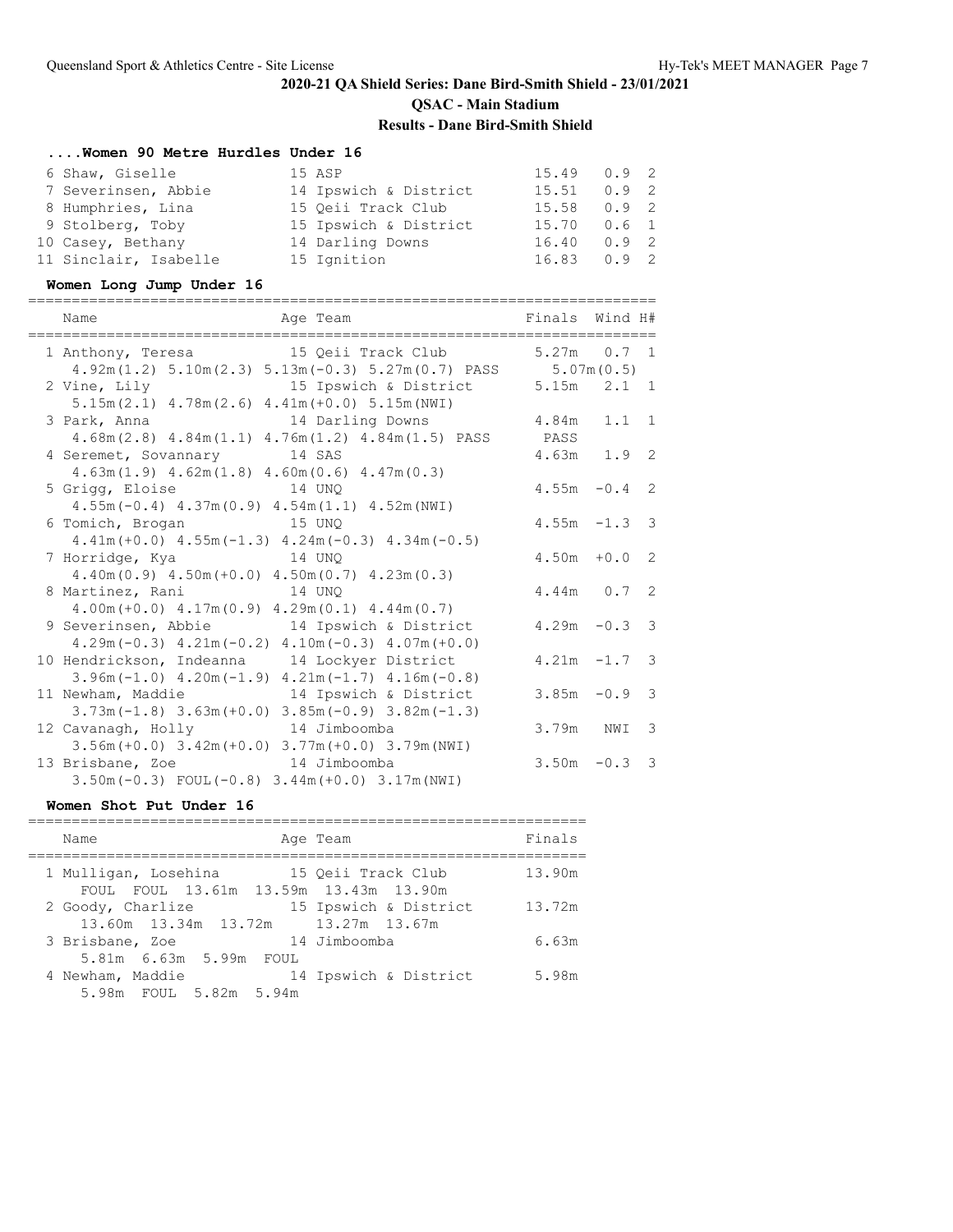# **QSAC - Main Stadium**

# **Results - Dane Bird-Smith Shield**

### **Women Javelin Throw Under 16**

| Name<br>Age Team                                                                                       | Finals H#                      |               |
|--------------------------------------------------------------------------------------------------------|--------------------------------|---------------|
| 1 Kerswell, Chloe 15 Qeii Track Club 41.46m 1<br>36.00m 35.21m FOUL FOUL 40.10m 41.46m                 |                                |               |
| 2 Casey, Bethany 14 Darling Downs 28.26m 2<br>28.26m 27.04m FOUL 27.85m                                |                                |               |
| 3 Suzuki, Ai                       15 Gold Coast Victory         27.06m<br>27.06m 25.47m 25.63m 26.25m |                                | $\mathbf{1}$  |
| 4 Hall, Ella<br>24.34m 24.70m 26.27m 24.89m                                                            | 15 Gold Coast Victory 26.27m 2 |               |
| 5 Stolberg, Toby 15 Ipswich & District 23.88m 2<br>19.81m 22.84m 23.35m 23.88m                         |                                |               |
| 6 Tomich, Brogan 15 UNQ                                                                                | $23.31m$ 2                     |               |
| 20.73m FOUL 22.81m 23.31m<br>7 Cavanagh, Holly 14 Jimboomba                                            | $16.92m$ 2                     |               |
| FOUL FOUL 16.88m 16.92m<br>8 Severinsen, Abbie 14 Ipswich & District 16.38m 2                          |                                |               |
| 14.58m 15.72m 16.38m 12.52m<br>9 Seremet, Sovannary 14 SAS                                             | 14.77m 2                       |               |
| FOUL 13.98m 14.77m 13.84m<br>10 Brisbane, Zoe 14 Jimboomba                                             | 13.45m                         | $\mathcal{L}$ |
| PASS PASS 13.45m 10.92m<br>-- Scott, Sophie 34 Toowong Harriers 500L<br>FOUL FOUL FOUL FOUL            |                                | $\mathcal{L}$ |

#### **Women 3000 Metre Race Walk Under 16**

| Name               |  | Age Team              | Finals   |
|--------------------|--|-----------------------|----------|
| 1 Norton, Amber    |  | 15 OA                 | 14:53.84 |
| 2 Williams, Lyla   |  | 14 Gold Coast Victory | 15:37.05 |
| 3 Gee, Tamika      |  | 14 GCA                | 15:59.79 |
| 4 Heap, Ashanti    |  | 15 GCA                | 16:02.69 |
| 5 Hingst, Olivia   |  | 14 ORW                | 17:26.64 |
| 6 Chadwick, Phoebe |  | 15 ORW                | 17:28.33 |

#### **Women 100 Metre Under 14**

|   | Name               | Age Team              | Finals Wind H# |                  |     |
|---|--------------------|-----------------------|----------------|------------------|-----|
|   | 1 Mili, Janique    | 13 OA                 | 13.25          | 0.64             |     |
|   | 2 Mearns, Amaya    | 13 Mayne Harriers     | 13.32          | 2.6 <sub>5</sub> |     |
|   | 3 Barron, Ava      | 13 Mackay             | 13.61          | 0.64             |     |
|   | 4 Wohlsen, Acacia  | 12 Ipswich & District | 13.80          | 2.6 <sub>5</sub> |     |
|   | 5 Ring, Porscha    | 12 Ignition           | 14.07          | 1.2              | - 6 |
|   | 6 Jackwitz, Emily  | 13 Lockyer District   | 14.39          | 1.2              | - 6 |
|   | 7 Phillips, Summer | 13 UNO                | 14.62          | 1.3              | 7   |
| 8 | Batty, Jelena      | 12 Out Athletics Club | 14.96          | 1.3              | - 7 |
|   | 9 Hundle, Amber    | 12 New South Wales    | 15.57          | 1.3              |     |

### **Women 400 Metre Under 14**

| Name          | Age Team  | Finals H#   |  |
|---------------|-----------|-------------|--|
| 1 Barron, Ava | 13 Mackay | $1:06.57$ 4 |  |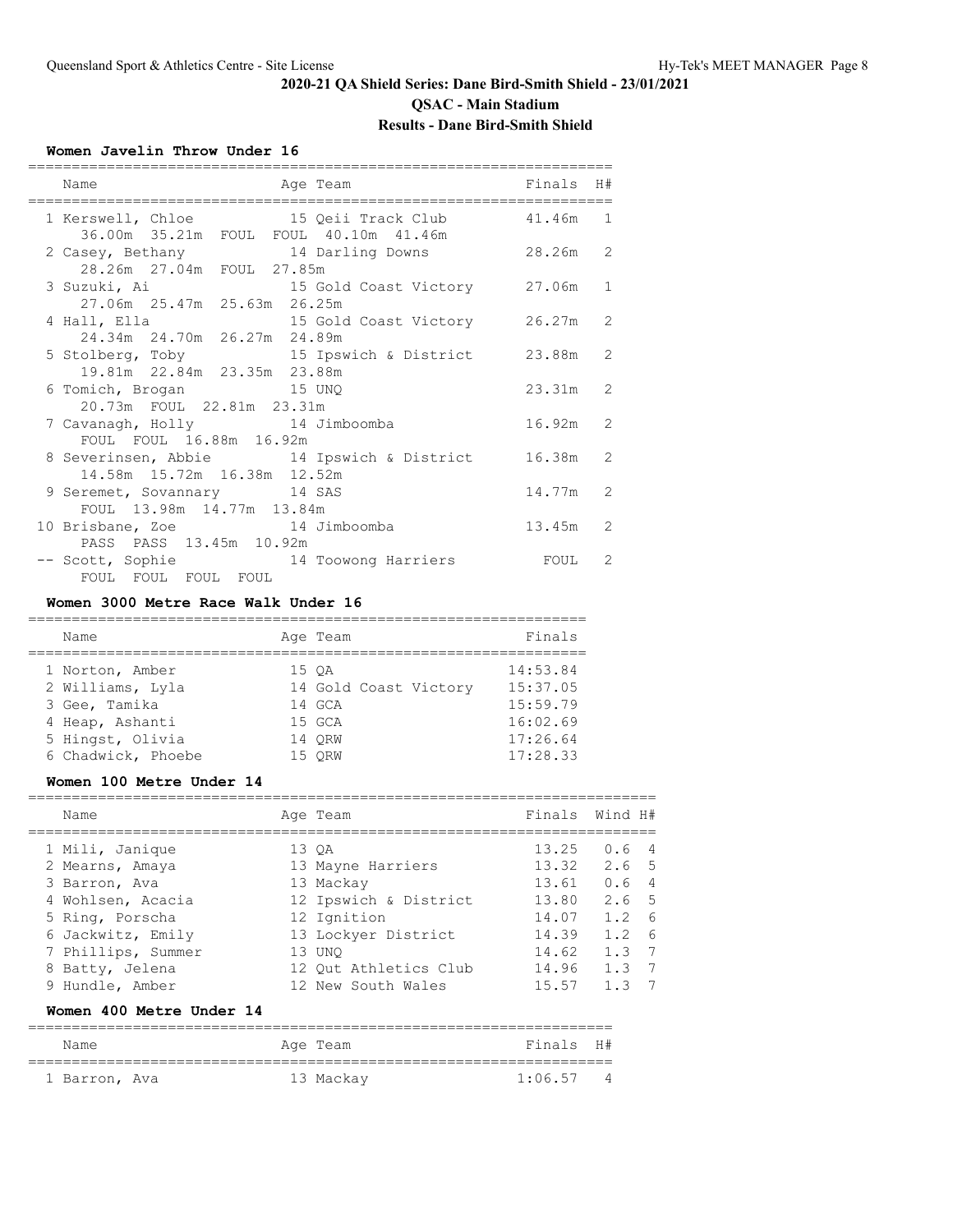### **....Women 400 Metre Under 14**

| 2 Phillips, Summer | 13 UNO                | 1:06.87 | $-5$ |
|--------------------|-----------------------|---------|------|
| 3 Ring, Porscha    | 12 Ignition           | 1:09.01 | - 5  |
| 4 Hundle, Amber    | 12 New South Wales    | 1:11.21 | - 6  |
| 5 Nain, Aaliyah    | 13 Out Athletics Club | 1:13.86 | - 6  |
| 6 Batty, Jelena    | 12 Out Athletics Club | 1:18.03 | - 6  |

#### **Women 1500 Metre Under 14**

| Name                   |       | Age Team             | Finals  | H# |
|------------------------|-------|----------------------|---------|----|
|                        |       |                      |         |    |
| 1 McElwaine, Zoe       |       | 13 Athletics North   | 4:53.97 | 2  |
| 2 Jenkinson, Saffron   |       | 12 Athletics North   | 4:59.54 | 2  |
| 3 Pennisi, Layla       |       | 12 OA                | 5:06.45 | 2  |
| 4 Mortensen, Isabelle  |       | 12 Toowong Harriers  | 5:11.85 | 3  |
| 5 Head, Willow         |       | 12 UNO               | 5:14.61 | 3  |
| 6 Mollel, Naiyini      |       | 12 OA                | 5:17.85 | 3  |
| 7 McCowen, Maeve       |       | 13 Athletics North   | 5:18.44 | 2  |
| 8 Schubert, Sienna     |       | 13 OA                | 5:19.85 | 3  |
| 9 Barr, Sienna         | 12 OA |                      | 5:20.87 | 3  |
| 10 Heathcote, Charlize |       | 12 Athletics North   | 5:24.04 | 3  |
| 11 Freeman, Grace      |       | 13 GFR               | 5:26.90 | 3  |
| 12 Abela, Alexia       |       | 13 Gold Coast Run Co | 5:31.59 | 2  |
|                        |       |                      |         |    |

# **Women 80 Metre Hurdles Under 14**

| Name            |  | Age Team |                    |  | Finals Wind   |
|-----------------|--|----------|--------------------|--|---------------|
|                 |  |          |                    |  |               |
| 1 Hundle, Amber |  |          | 12 New South Wales |  | $18.46 + 0.0$ |

# **Women Long Jump Under 14**

| Name                                                                                 | Age Team              | Finals Wind H#  |       |  |
|--------------------------------------------------------------------------------------|-----------------------|-----------------|-------|--|
| 1 Barron, Ava<br>$4.52m(1.3)$ $4.60m(1.6)$ $4.63m(1.0)$ $4.56m(0.6)$                 | 13 Mackay             | $4.63m$ $1.0$ 2 |       |  |
| 2 Wohlsen, Acacia<br>$4.17m(-0.6)$ $4.38m(1.8)$ $4.41m(1.1)$ $4.39m(-0.3)$           | 12 Ipswich & District | $4.41m$ $1.1$ 2 |       |  |
| 3 Phillips, Summer<br>4.29m (NWI) 4.15m (NWI) 4.29m (NWI) 4.38m (NWI)                | 13 UNO                | 4.38m           | NWI 2 |  |
| 4 Mearns, Amaya<br>$4.17m(1.6)$ $4.14m(2.0)$ FOUL $(1.1)$ $4.19m(0.8)$               | 13 Mayne Harriers     | $4.19m$ 0.8 2   |       |  |
| 5 Jackwitz, Emily<br>$4.06$ m (-0.8) $4.03$ m (-2.1) $4.13$ m (+0.0) $4.14$ m (+0.0) | 13 Lockyer District   | $4.14m + 0.03$  |       |  |
| 6 Ring, Porscha<br>$4.11m(-2.1)$ $4.14m(-1.0)$ $4.09m(-0.6)$ $4.01m(-1.2)$           | 12 Ignition           | $4.14m - 1.0$ 3 |       |  |
| 7 Hundle, Amber<br>$3.53m (+0.0)$ FOUL $(-0.1)$ $3.45m (-1.1)$ $3.67m (-0.7)$        | 12 New South Wales    | $3.67m - 0.73$  |       |  |

#### **Women Shot Put Under 14**

| Name |                          | Age Team              | Finals |
|------|--------------------------|-----------------------|--------|
|      | 1 Crowley, Mackenzie     | 13 Ipswich & District | 10.49m |
|      | 9.95m 10.49m 9.71m 9.54m |                       |        |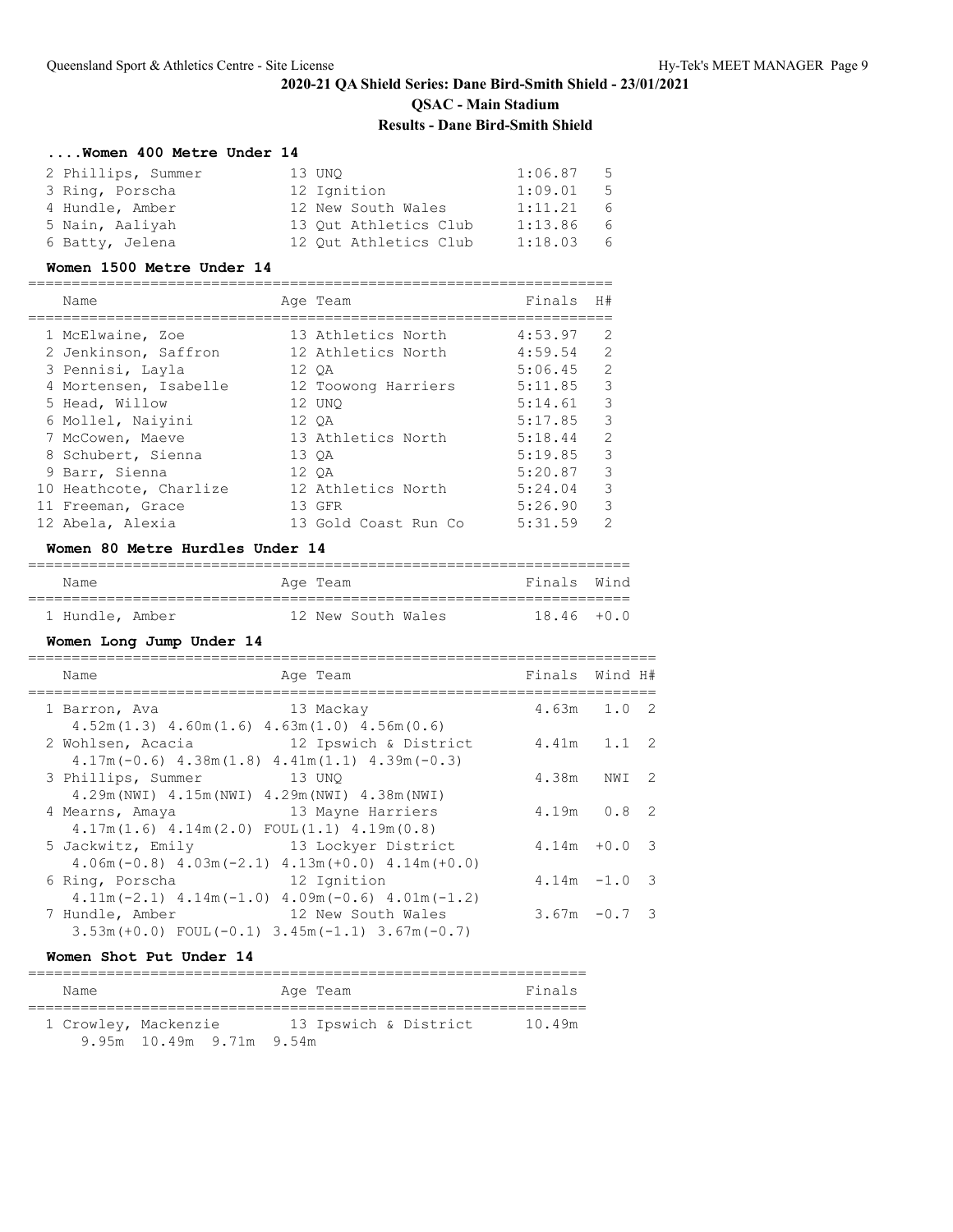**QSAC - Main Stadium**

### **Results - Dane Bird-Smith Shield**

# **....Women Shot Put Under 14**

| 2 Sears, Sophie           |                         |       | 13 Ignition        | 8.75m |
|---------------------------|-------------------------|-------|--------------------|-------|
|                           | 8.75m 8.52m FOUL 8.71m  |       |                    |       |
| 3 Phillips, Summer 13 UNQ |                         |       |                    | 8.46m |
|                           | 8.15m 7.63m 8.36m 8.46m |       |                    |       |
| 4 Evans, Sofia            |                         |       | 12 Oeii Track Club | 8.12m |
|                           | 8.12m 7.73m 8.02m 7.93m |       |                    |       |
| 5 Dennell, Isla           |                         | 13 OA |                    | 8.01m |
|                           | 8.01m 7.59m 7.74m 7.70m |       |                    |       |

# **Women Javelin Throw Under 14**

| Name<br>Age Team                                                     | Finals H#                |
|----------------------------------------------------------------------|--------------------------|
| 13 Ipswich & District<br>1 Crowley, Mackenzie                        | 24.98m<br>$\overline{2}$ |
| 24.98m 23.07m 24.09m<br>FOUL<br>2 Dennell, Isla<br>13 OA             | $22.56m$ 2               |
| 22.56m 20.01m 21.70m 21.16m<br>13 Ignition<br>3 Sears, Sophie        | 20.16m<br>$\overline{2}$ |
| 19.75m 20.16m 18.33m 18.72m<br>12 New South Wales<br>4 Hundle, Amber | 19.36m<br>$\overline{2}$ |

### **Women 100 Metre Masters 35+**

| Name                 | Age Team       | Finals Wind H#    |
|----------------------|----------------|-------------------|
| 1 Brims, Julie       | 55 Old Masters | $12.42 \t2.1 \t1$ |
| 2 Knezevic, Milenija | 36 GCA         | 13.89 1.2 6       |

### **Women 400 Metre Masters 35+**

| Name |                                     |  | Finals H#                            |         |  |  |  |  |  |  |
|------|-------------------------------------|--|--------------------------------------|---------|--|--|--|--|--|--|
|      |                                     |  |                                      |         |  |  |  |  |  |  |
|      |                                     |  | 59.36                                |         |  |  |  |  |  |  |
|      |                                     |  |                                      | -4      |  |  |  |  |  |  |
|      | 1 Brims, Julie<br>2 McAuliffe, Prue |  | Age Team<br>55 Old Masters<br>36 UNO | 1:05.65 |  |  |  |  |  |  |

### **Women 1500 Metre Masters 35+**

| Name             |  | Age Team            | Finals H# |     |
|------------------|--|---------------------|-----------|-----|
| 1 Anderson, Jess |  | 42 Toowong Harriers | 5:53.20   | - 3 |

#### **Women 3000 Metre Race Walk Masters 35+**

| Name             |       | Age Team | Finals   |
|------------------|-------|----------|----------|
|                  |       |          |          |
| 1 Gannon, Brenda | 47 OA |          | 16:49.30 |

### **Women 100 Metre All Age Para**

| Name                   | Age Team |                    |  | Finals Wind H# |  |
|------------------------|----------|--------------------|--|----------------|--|
|                        |          |                    |  |                |  |
| 1 Craswell - T36, Abby |          | 17 Oeii Track Club |  | 16.60 1.3 7    |  |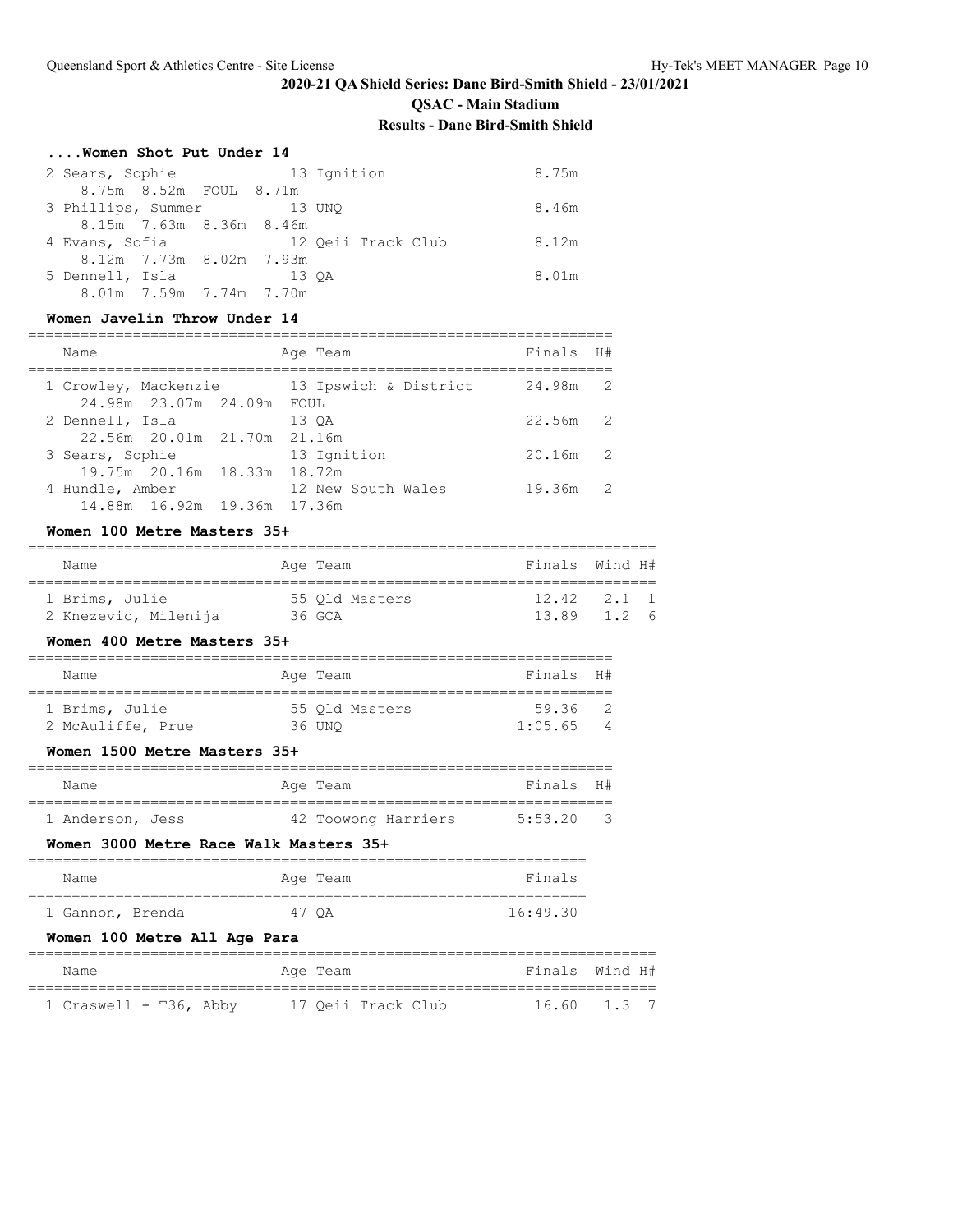# **2020-21 QA Shield Series: Dane Bird-Smith Shield - 23/01/2021 QSAC - Main Stadium**

# **Results - Dane Bird-Smith Shield**

===================================================================

#### **Women 400 Metre All Age Para**

| Name                   |  | Finals H#                                                                                  |                 |
|------------------------|--|--------------------------------------------------------------------------------------------|-----------------|
|                        |  |                                                                                            |                 |
| 1 Cooper - T20, Ebonie |  | 1:09.34                                                                                    | - 5             |
| 2 Blake - T38, Torita  |  | 1:11.70                                                                                    | $6\overline{6}$ |
|                        |  | 1:16.02                                                                                    | 6               |
|                        |  | Age Team<br>22 Gold Coast Victory<br>26 UNO<br>3 Slatter - T/F20, Belinda 23 Darling Downs |                 |

# **Women Long Jump All Age Para**

| Name                                                                    | Age Team           | Finals Wind H#  |
|-------------------------------------------------------------------------|--------------------|-----------------|
|                                                                         |                    |                 |
| $1$ Howell - T01, Jamie                                                 | 23 Oeii Track Club | $5.01m$ $1.6$ 1 |
| FOUL(2.7) $3.76m(0.9)$ $5.01m(1.6)$ $4.94m(0.9)$ $4.96m(2.0)$ FOUL(1.4) |                    |                 |
| 2 Slatter - T/F20, Belinda 23 Darling Downs                             |                    | $3.70m - 0.63$  |
| $3.69$ m (+0.0) $3.70$ m (-0.6) $3.65$ m (-1.2) $3.66$ m (-1.5)         |                    |                 |

#### **Women Shot Put All Age Para**

| Name                                    |  |                               |  | Aqe Team |  | Finals |  |  |  |
|-----------------------------------------|--|-------------------------------|--|----------|--|--------|--|--|--|
| 1 Schmidt - T/F38, Samanth 20 Bundaberg |  |                               |  |          |  | 10.46m |  |  |  |
|                                         |  | 10.08m  10.46m  10.04m  9.72m |  |          |  |        |  |  |  |

#### **Women Javelin Throw All Age Para**

| Name |                                         | Age Team | Finals H# |  |
|------|-----------------------------------------|----------|-----------|--|
|      | 1 Schmidt - T/F38, Samanth 20 Bundaberg |          | 24.79m 2  |  |
|      | 23.19m FOUL 24.79m 24.03m               |          |           |  |

# **Men 100 Metre Open**

| Name                                  | Age Team              | Finals | Wind H# |                |
|---------------------------------------|-----------------------|--------|---------|----------------|
| 1 Hartmann, Alexander                 | 28 Qut Athletics Club | 10.68  | 0.4     | - 1            |
| 2 Payne, Jack                         | 24 Out Athletics Club | 10.75  | 0.4     | 1              |
| 3 Rorison, Callum                     | 20 Qut Athletics Club | 11.07  | 0.4     | 1              |
| 4 McArthur, Sam                       | 20 Qut Athletics Club | 11.08  | 0.4     | 1              |
| 5 Hayman, Jaxon                       | 23 GCA                | 11.15  | 0.4     | $\mathbf{1}$   |
| 6 Harris, Jonah                       | 22 QA                 | 11.20  | 2.9     | $\mathbf{3}$   |
| 7 McCorry, Jacob                      | 24 Qut Athletics Club | 11.25  | 0.4     | $\mathbf{1}$   |
| 8 Spry, Jordan                        | 24 Qut Athletics Club | 11.28  | 2.2     | 2              |
| 9 White, Tom                          | 21 Qut Athletics Club | 11.39  | 2.9     | 3              |
| 10 Bakkeer, Jonas                     | 20 UNO                | 11.40  | 0.4     | 1              |
| 11 Milosevic, Marcus                  | 20 GCA                | 11.50  | 3.1     | $\overline{4}$ |
| 12 Dorairajan, Ruddra                 | 23 UNO                | 11.54  | $2.9$ 3 |                |
| 13 Kropp, Patrick                     | 21 NDG                | 11.62  | 2.0     | 5              |
| 14 Martin, Timothy                    | 23 New South Wales    | 11.66  | 3.1     | $\overline{4}$ |
| 15 Cockburn, Isaac                    | 23 Thompson Estate    | 11.77  | 0.2     | 6              |
| 16 Mabor, Gum                         | 20 Qut Athletics Club | 11.80  | 3.1     | $\overline{4}$ |
| 17 Arnold, James                      | 22 Ignition           | 11.84  | 2.0     | 5              |
| 18 Bird-Smith, Dane                   | 29 ORW                | 11.87  | 2.9     | $\mathbf{3}$   |
| 19 Moeller, Oliver                    | 30 Qut Athletics Club | 12.08  | 2.9     | 3              |
| 20 Sheffield-Laban, Billy 24 Maroochy |                       | 12.33  | 1.2     | 9              |
| 21 Ford, Stewart                      | 20 OA                 | 12.90  | 1.5     | 8              |
| 22 Wilbow, Jackson                    | 20 Gold Coast Victory | 13.20  | $-1.7$  | 7              |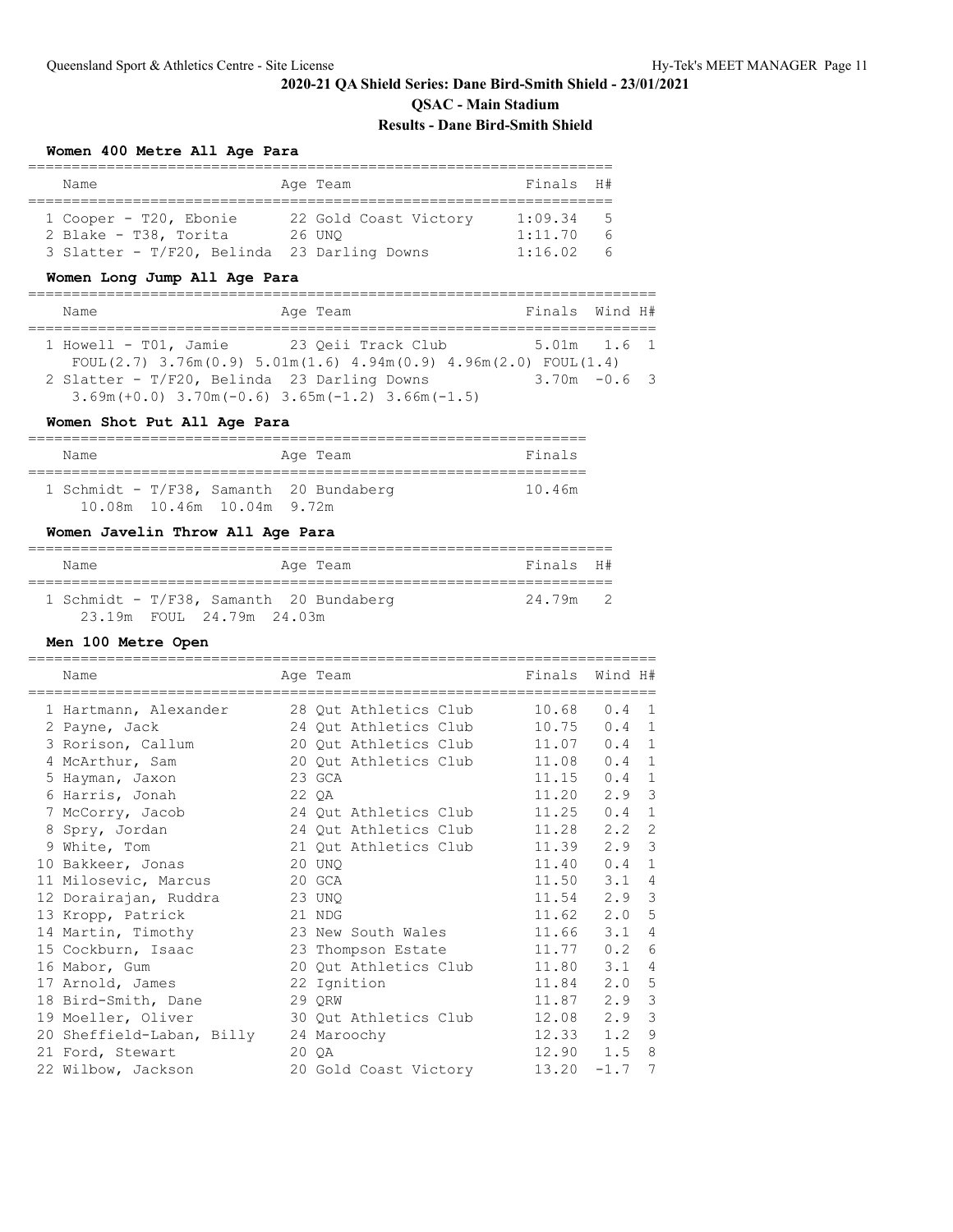# **2020-21 QA Shield Series: Dane Bird-Smith Shield - 23/01/2021 QSAC - Main Stadium**

### **Results - Dane Bird-Smith Shield**

#### **Men 400 Metre Open**

| Name                                              |         | Age Team                                  | Finals  | H#             |
|---------------------------------------------------|---------|-------------------------------------------|---------|----------------|
| 1 Beck, Alex                                      |         | 29 Ignition                               | 46.67   | 1              |
| 2 Hayman, Jaxon                                   |         | 23 GCA                                    | 48.10   | $\mathbf{1}$   |
| 3 Gillard, Jye                                    | 20 GCA  |                                           | 48.59   | $\mathbf{1}$   |
| 4 Spry, Jordan                                    |         | 24 Qut Athletics Club                     | 49.18   | $\mathbf 1$    |
| 5 Rorison, Callum                                 |         | 20 Qut Athletics Club                     | 49.21   | $\,1\,$        |
| 6 Paulraj, Siddharth                              |         | 28 Ignition                               | 50.50   | $\sqrt{2}$     |
| 7 McKillop, Justin                                |         | 21 Thompson Estate                        | 50.61   | $\mathcal{S}$  |
| 8 Bird-Smith, Dane                                |         | 29 ORW                                    | 50.88   | $\mathfrak{Z}$ |
| 9 Mostina, Mitchell 22 Thompson Estate            |         |                                           | 50.98   | $\overline{c}$ |
| 10 McCabe, Joshua<br>31 UNO                       |         |                                           | 51.05   | $\epsilon$     |
| 11 Hogan-Griffin, Alejandro 22 Qut Athletics Club |         |                                           | 51.33   | $\mathbf{2}$   |
| 12 Arnold, James                                  |         | 22 Ignition                               | 51.42   | 3              |
| 13 Castley, Tim                                   |         | 24 Qeii Track Club                        | 51.71   | $\mathfrak{Z}$ |
| 14 Dorairajan, Ruddra<br>23 UNO                   |         |                                           | 52.52   | $\sqrt{2}$     |
| 15 Harlow, Alexander                              | 26 USC  |                                           | 52.92   | 4              |
| 16 Martin, Timothy                                |         | 23 New South Wales                        | 52.94   | 3              |
| 17 Milosevic, Marcus                              | 20 GCA  |                                           | 53.38   | 3              |
| 18 Brockhurst, Max                                |         | 20 Qut Athletics Club 53.44               |         | $\overline{4}$ |
| 19 Sheffield-Laban, Billy 24 Maroochy             |         |                                           | 58.53   | $\epsilon$     |
| 20 Ford, Stewart                                  | $20$ QA |                                           | 1:02.48 | 6              |
| 21 McArthur, Sam                                  |         | 20 Out Athletics Club                     | 1:08.57 | 3              |
| -- Hartmann, Alexander                            |         | 28 Out Athletics Club                     | DNF     | $\mathbf{1}$   |
| Men 1500 Metre Open                               |         |                                           |         |                |
| Name                                              |         | Age Team                                  | Finals  |                |
| =================================<br>1 Fogg, Adam |         | ;=======================<br>22 Bert Squad | 3:39.57 |                |

===================================================================

| T TOUGH LOCUL       | LL DULL DUUUU | <u>.</u> |
|---------------------|---------------|----------|
| 2 Biggs, Harry      | 21 OA         | 3:57.90  |
| 3 Borthwick, Riley  | 20 DCC        | 3:58.98  |
| 4 Williams, Grant   | 32 DCC        | 3:59.65  |
| 5 Duncan, Ty        | 23 Maroochy   | 4:15.92  |
| 6 Bounty, Daniel    | 20 Maroochy   | 4:20.72  |
| -- McCutcheon, Luke | 23 Bert Squad | DNF      |
|                     |               |          |

# **Men 110 Metre Hurdles Open**

| Name                            | Age Team                                       | Finals Wind                                |  |  |  |  |  |  |  |
|---------------------------------|------------------------------------------------|--------------------------------------------|--|--|--|--|--|--|--|
| 1 Hurwood, Sam<br>2 Neale, Ryan | 20 Out Athletics Club<br>23 Out Athletics Club | 14.41 -0.1 @106.7cm<br>15.32 -0.1 @106.7cm |  |  |  |  |  |  |  |

# **Men Long Jump Open**

| Name                                                                                  | Age Team |                  |                  | Finals Wind H# |       |  |
|---------------------------------------------------------------------------------------|----------|------------------|------------------|----------------|-------|--|
| 1 Rogers, Justyn                                                                      |          | 21 Darling Downs |                  | $7.20m - 0.73$ |       |  |
| $7.08m(0.9)$ $7.17m(1.0)$ $2.76m(1.7)$ $3.85m(0.4)$                                   |          |                  | $7.20m(-0.7)$    |                |       |  |
| 2 O'Donnell, Max                                                                      | 22 UNO   |                  |                  | $6.92m$ 1.7 3  |       |  |
| $6.64$ m $(0.3)$ 5.26m $(2.0)$ 6.53m $(0.5)$ 6.92m $(1.7)$ 6.79m $(1.4)$ FOUL $(1.6)$ |          |                  |                  |                |       |  |
| 3 Kropp, Patrick                                                                      | 21 NDG   |                  |                  | 6.83m          | NWI 3 |  |
| 5.95m (NWI) 6.76m (NWI) 6.69m (NWI) FOUL                                              |          |                  | 6.83m (NWI) FOUL |                |       |  |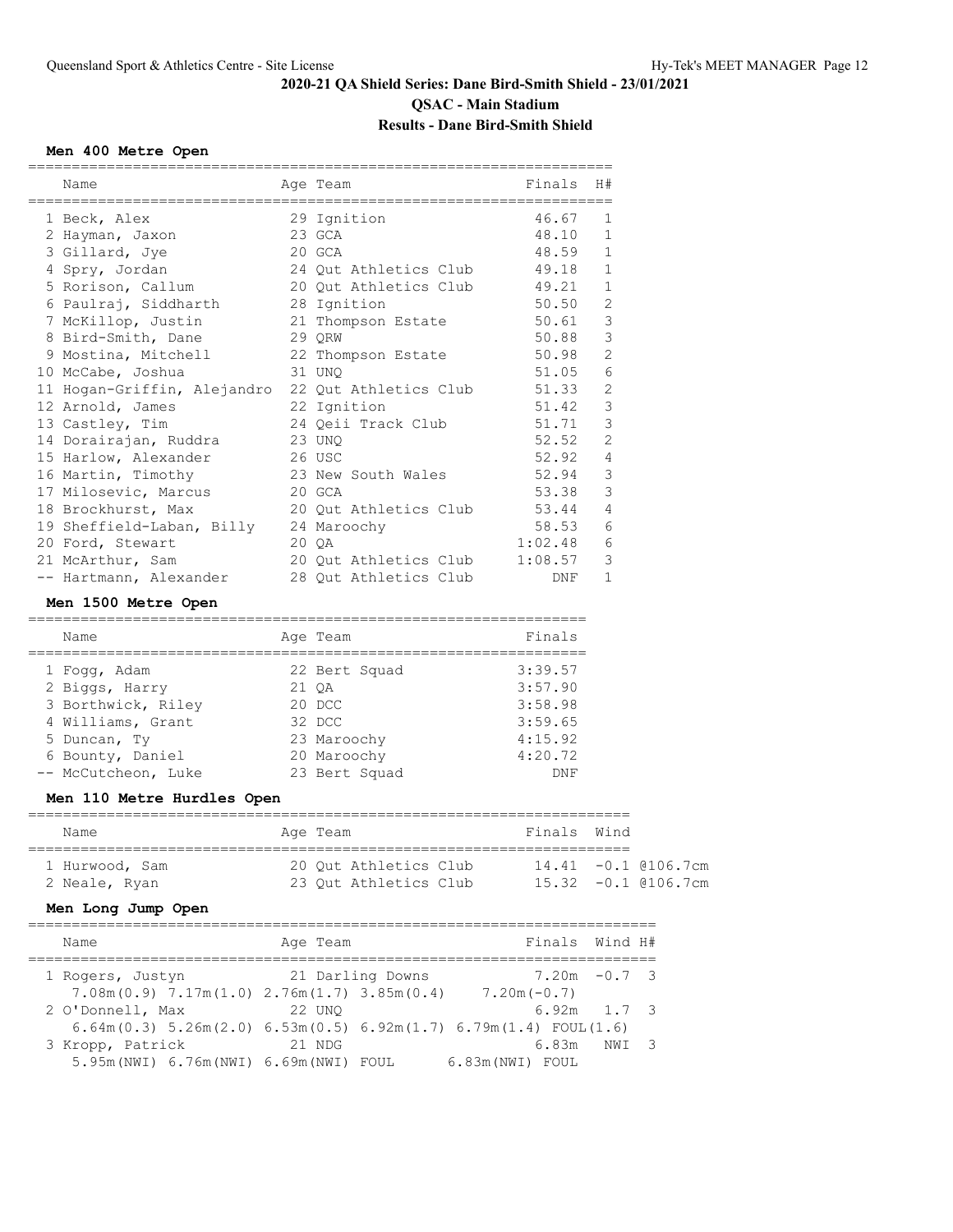**QSAC - Main Stadium**

### **Results - Dane Bird-Smith Shield**

# **....Men Long Jump Open**

| 4 Davis, Jeremy                                              | 21 Mayne Harriers     | $5.57m$ 0.8 3  |  |
|--------------------------------------------------------------|-----------------------|----------------|--|
| $4.48$ m (-0.5) $5.41$ m (2.3) $4.47$ m (1.2) $5.57$ m (0.8) |                       |                |  |
| 5 Wilbow, Jackson                                            | 20 Gold Coast Victory | $5.53m + 0.02$ |  |
| FOUL $(+0.0)$ FOUL $(-3.1)$ 5.53m $(+0.0)$ FOUL $(+0.0)$     |                       |                |  |

### **Men Shot Put Open**

| Age Team<br>Name                                                                                             | Finals H#  |  |
|--------------------------------------------------------------------------------------------------------------|------------|--|
| 1 Green, Daniel<br>25 OA<br>15.16m 15.47m FOUL 15.60m 15.58m 15.97m                                          | $15.97m$ 2 |  |
| 2 Bouchardt, Robert<br>30 UNO                                                                                | $12.19m$ 2 |  |
| 11.34m 11.60m 11.54m 11.54m 11.92m 12.19m<br>3 Sheffield-Laban, Billy 24 Maroochy<br>7.74m 8.04m 8.48m 7.33m | 8.48m 1    |  |

### **Men Javelin Throw Open**

| Name                        |  | Age Team                                  | Finals |  |  |  |  |  |  |
|-----------------------------|--|-------------------------------------------|--------|--|--|--|--|--|--|
|                             |  |                                           |        |  |  |  |  |  |  |
| 1 O'Brien, Liam             |  | 25 UNO                                    | 74.51m |  |  |  |  |  |  |
|                             |  | 70.50m 72.11m 71.03m 74.51m 72.19m 66.41m |        |  |  |  |  |  |  |
| 2 Keen, Adrian              |  | 50 Ashqrove Rangers                       | 31.26m |  |  |  |  |  |  |
| 31.14m 28.75m 31.26m 29.88m |  |                                           |        |  |  |  |  |  |  |

# **Men 100 Metre Under 20**

| Name                   | Age Team              | Finals | Wind H#       |                          |
|------------------------|-----------------------|--------|---------------|--------------------------|
| 1 Gordon, Jai          | 18 Darling Downs      | 10.86  | $0.4 \quad 1$ |                          |
| 2 Law, Calab           | 18 Mayne Harriers     | 10.90  | $0.4 \quad 1$ |                          |
| 3 Clare, Andrew        | 19 UNO                | 11.00  | $2.2 \quad 2$ |                          |
| 4 Striegher, Ethan     | 19 QA                 | 11.15  | $2.2 \quad 2$ |                          |
| 5 Leavy, Macqregor     | 19 Ashgrove Rangers   | 11.24  | $2.2 \quad 2$ |                          |
| 6 Shuttleworth, Oliver | 18 Maryborough        | 11.57  |               | 2.9 3 Yellow Card TR16.5 |
| 7 Burns, Hamiltyn      | 19 Ashqrove Rangers   | 11.59  | $3.1 \quad 4$ |                          |
| 8 Zawadzki, Nathan     | 18 New South Wales    | 11.71  | $3.1 \quad 4$ |                          |
| 9 Barnes, Eoghan       | 18 Gold Coast Victory | 11.77  | $0.2 \quad 6$ |                          |
| 10 striegher, Damon    | 18 New South Wales    | 11.84  | $3.1 \quad 4$ |                          |
| 11 Martin, Carl        | 18 Ashgrove Rangers   | 12.19  | $0.2 \quad 6$ |                          |
| 12 Sharma, Aryan       | 18 Out Athletics Club | 12.22  | $0.2 \quad 6$ |                          |
| 13 Song, Kevin         | 19 QA                 | 12.79  | $1.5$ 8       |                          |
| 14 Fluechter, Toby     | 18 QA                 | 12.95  | $0.2 \quad 6$ |                          |
| 15 Garton, Daniel      | 19 Lockyer District   | 13.35  | 1.310         |                          |

### **Men 400 Metre Under 20**

| Name               | Age Team              | Finals | H#             |
|--------------------|-----------------------|--------|----------------|
| 1 Bonney, Tyson    | 19 Ignition           | 48.48  | - 2            |
| 2 Deighton, Angus  | 18 Mayne Harriers     | 49.19  | $\overline{1}$ |
| 3 Barnes, Eoghan   | 18 Gold Coast Victory | 49.43  | - 2            |
| 4 Striegher, Ethan | 19 OA                 | 49.59  | - 2            |
| 5 Creak, Alexander | 18 Tasmania           | 49.83  | $\overline{1}$ |
| 6 Green, Cooper    | 19 NDG                | 50.42  | $\overline{1}$ |
|                    |                       |        |                |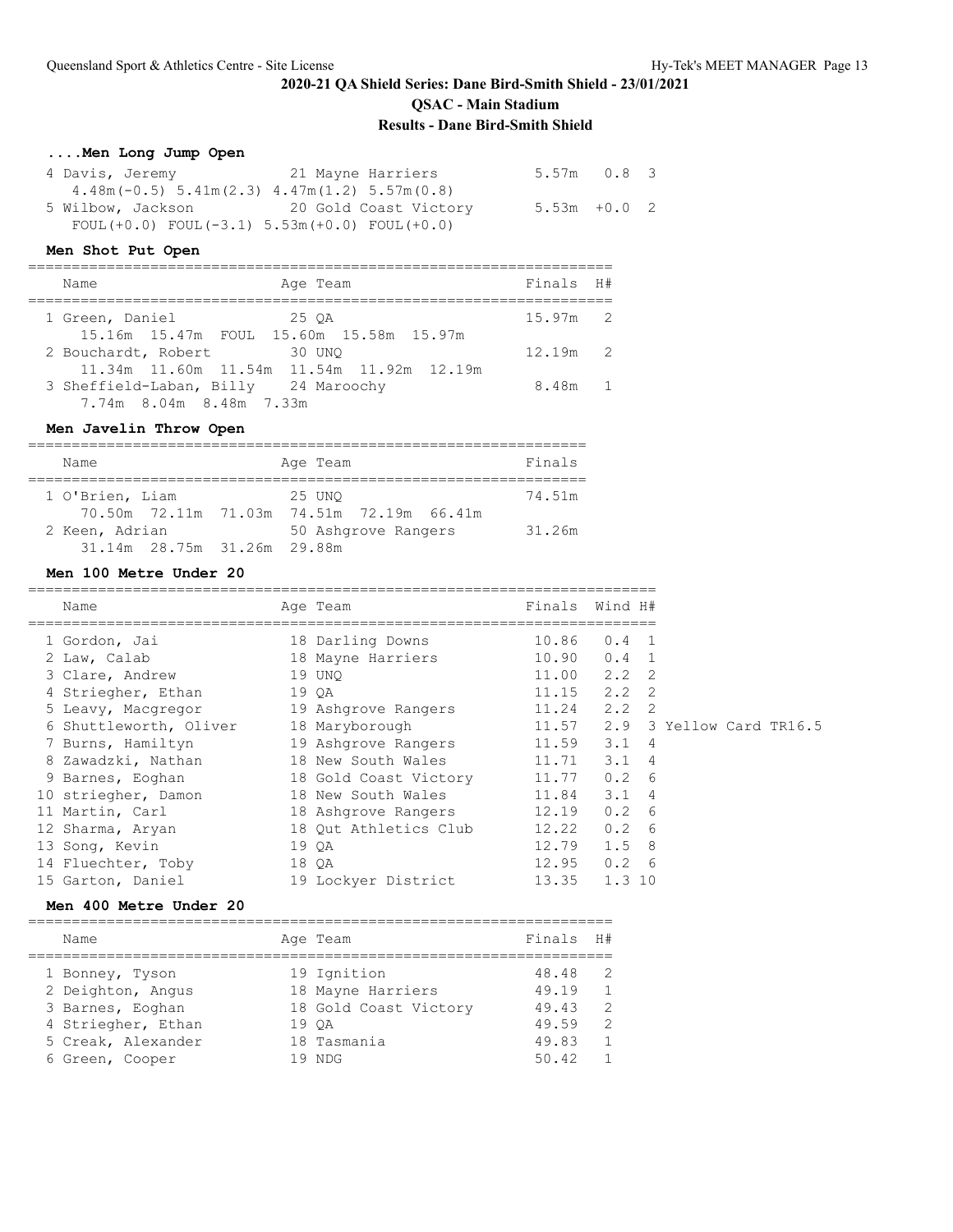### **....Men 400 Metre Under 20**

| 7 McCoombes, James | 18 UNO                | 51.15 | $\blacksquare$ |
|--------------------|-----------------------|-------|----------------|
| 8 Zawadzki, Nathan | 18 New South Wales    | 51.39 | - 3            |
| 9 striegher, Damon | 18 New South Wales    | 54.01 | $\overline{4}$ |
| 10 Wright, Jorden  | 18 Darling Downs      | 54.27 | $\overline{4}$ |
| 11 Sharma, Aryan   | 18 Out Athletics Club | 55.83 | 5              |
| 12 Ottaway, Joel   | 18 GCA                | 57.96 | $\overline{4}$ |

#### **Men 1500 Metre Under 20**

| Name                |  | Age Team               | Finals H# |               |  |  |  |  |  |  |
|---------------------|--|------------------------|-----------|---------------|--|--|--|--|--|--|
|                     |  |                        |           |               |  |  |  |  |  |  |
| 1 Thomas, Jude      |  | 19 Ipswich & District  | 3:42.95   |               |  |  |  |  |  |  |
| 2 Cranitch, Jackson |  | 18 Oeii Track Club     | 4:01.36   | $\mathbf{1}$  |  |  |  |  |  |  |
| 3 Melloy, Joel      |  | 18 South Pine Striders | 4:20.23   | $\mathcal{P}$ |  |  |  |  |  |  |
| 4 Kennedy, Connor   |  | 18 GFR                 | 4:39.55   | $\mathcal{R}$ |  |  |  |  |  |  |

### **Men 110 Metre Hurdles Under 20**

| Name |                                    |  | Age Team                                | Finals Wind                                        |  |  |  |
|------|------------------------------------|--|-----------------------------------------|----------------------------------------------------|--|--|--|
|      | 1 Wright, Jorden<br>2 Martin, Carl |  | 18 Darling Downs<br>18 Ashgrove Rangers | $17.17 - 0.1$ (99.1 cm)<br>$17.22 - 0.1$ (99.1 cm) |  |  |  |

# **Men Long Jump Under 20**

| Name                   | Age Team                                                                                               | Finals Wind H#                    |
|------------------------|--------------------------------------------------------------------------------------------------------|-----------------------------------|
| 1 Carroll, Charlie     |                                                                                                        | 18 Out Athletics Club 7.21m 0.8 3 |
|                        | $3.82$ m $(-1.0)$ 6.96m $(1.9)$ 6.83m $(0.5)$ 7.21m $(0.8)$ 6.93m $(0.9)$ 7.03m $(-0.1)$               |                                   |
| 2 Shuttleworth, Oliver | 18 Maryborough                                                                                         | $6.39m$ $2.8$ 3                   |
|                        | $6.14$ m $(0.4)$ $6.26$ m $(1.6)$ $6.39$ m $(2.8)$ $5.98$ m $(-1.2)$ $6.16$ m $(1.1)$ $6.18$ m $(1.6)$ |                                   |
| 3 Leung, Lachlan       |                                                                                                        | 18 Oeii Track Club 6.24m 0.7 3    |
|                        | FOUL $(1.6)$ 6.22m $(-0.0)$ 6.11m $(0.9)$ 5.77m $(2.7)$ 6.24m $(0.7)$ 5.89m $(-0.5)$                   |                                   |
| 4 Garton, Daniel       | 19 Lockyer District                                                                                    | $5.22m$ $1.3$ 2                   |
|                        | $5.22m(1.3)$ FOUL $(-1.5)$ 4.98m $(+0.0)$ FOUL $(+0.0)$                                                |                                   |

#### **Men Shot Put Under 20**

| Name           |                    | Age Team                                                       | Finals H# |  |
|----------------|--------------------|----------------------------------------------------------------|-----------|--|
| 1 Martin, Carl |                    | 18 Ashgrove Rangers<br>FOUL 12.38m 11.93m 11.99m 11.32m 11.33m | 12.38m 2  |  |
|                | 2 millar, benjamin | 18 Darling Downs<br>9.34m 9.54m 9.91m 9.86m PASS PASS          | $9.91m$ 2 |  |

#### **Men Javelin Throw Under 20**

| Name             | Age Team                                                              | Finals |
|------------------|-----------------------------------------------------------------------|--------|
| 1 Addley, Connor | 18 CAN<br>52.60m FOUL 50.53m 53.33m 51.91m 52.85m                     | 53.33m |
| 2 Martin, Carl   | 18 Ashgrove Rangers<br>45.13m  44.72m  46.72m  45.35m  43.71m  43.63m | 46.72m |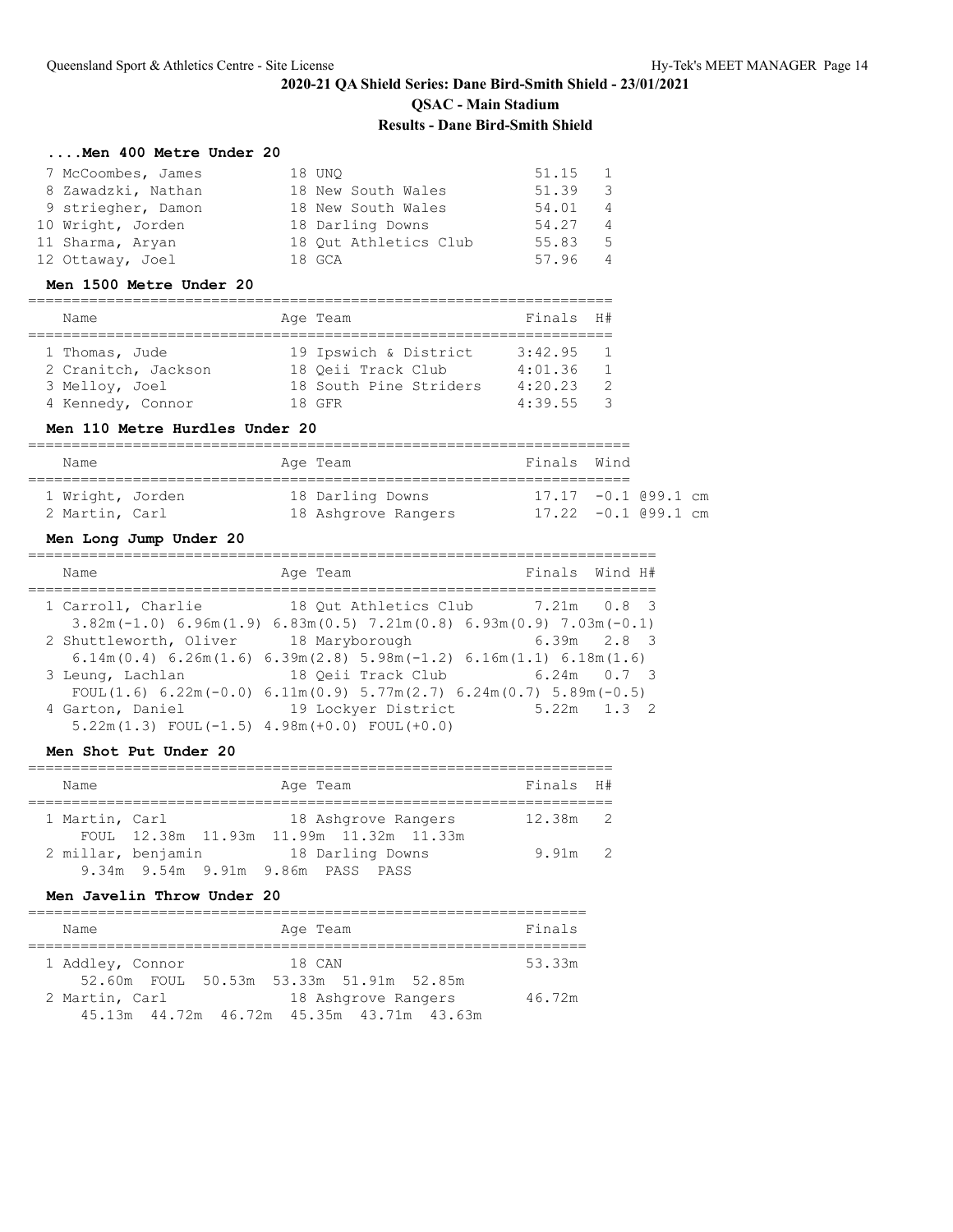### **Men 100 Metre Under 18**

| Name                 | Age Team              | Finals      | Wind H#         |                |
|----------------------|-----------------------|-------------|-----------------|----------------|
| 1 Easton, Rory       | 17 Qut Athletics Club | 11.08       | $2.2 \quad 2$   |                |
| 2 Butlin, Toshi      | 16 UNO                | 11.23       | $2.2 \quad 2$   |                |
| 3 Carins, Noah       | 17 CAB                |             | $11.30$ $2.2$ 2 |                |
| 4 Monaghan, Jacob    | 16 Ignition           |             | $11.53$ $2.9$ 3 |                |
| 5 Logan, Levi        | 17 Darling Downs      | 11.57       | $3.1 \quad 4$   |                |
| 6 Fabiani, Josh      | 17 Qut Athletics Club | 11.58       | 2.9             | 3              |
| 7 Cox, Lachlan       | 16 NDG                | 11.58       | 2.0             | 5              |
| 8 Templin, Joel      | 16 Qeii Track Club    | 11.82       | 2.0             | 5              |
| 9 Roach, Nicholas    | 16 Darling Downs      | 11.84       | $3.1 \quad 4$   |                |
| 10 Symonds, Lewis    | 16 Ignition           | 11.84       | 2.0 5           |                |
| 11 Mason, Max        | 17 Out Athletics Club | 11.92       | 3.1             | $\overline{4}$ |
| 12 Ridgley, Zacharee | 17 Maryborough        | 12.01       | 2.0, 5          |                |
| 13 Drew, Daniel      | 17 Ashqrove Rangers   | 12.10       | 0.2 6           |                |
| 14 Taverner, Nathan  | 16 Qeii Track Club    | 12.12       | 2.0, 5          |                |
| 15 Eliu, Pharrell    | 16 Ipswich & District | 12.18       | 0.2             | 6              |
| 16 Becciu, Dominic   | 17 Ashqrove Rangers   | $12.70$ 1.5 |                 | 8              |
| 17 Mienert, Kyle     | 16 Oeii Track Club    |             | $13.34 -1.7$ 7  |                |
| 18 Ryan, Angus       | 17 Ipswich & District | 13.92       | 1.310           |                |

#### **Men 400 Metre Under 18**

| Name                | Age Team              | Finals  | H#             |
|---------------------|-----------------------|---------|----------------|
| 1 Fabiani, Josh     | 17 Out Athletics Club | 50.23   | 3              |
| 2 Roach, Joshua     | 17 Darling Downs      | 50.40   | 2              |
| 3 Devine, Dylan     | 16 Runaway Bay        | 50.78   | 2              |
| 4 Hartley, Tom      | 17 UNO                | 51.10   | $\mathbf{3}$   |
| 5 Monaghan, Jacob   | 16 Ignition           | 52.39   | $\overline{4}$ |
| 6 Roach, Nicholas   | 16 Darling Downs      | 54.37   | 5              |
| 7 Cox, Lachlan      | 16 NDG                | 54.90   | $\overline{4}$ |
| 8 Williams, Brendan | 16 Darling Downs      | 55.03   | 5              |
| 9 Mason, Max        | 17 Out Athletics Club | 57.33   | 5              |
| 10 Olders, Kyle     | 17 Gold Coast Victory | 59.26   | 5              |
| 11 Richards, Ethan  | 16 Ignition           | 1:03.28 | 5              |

#### **Men 1500 Metre Under 18**

| Name                     | Age Team              | Finals  | H#             |
|--------------------------|-----------------------|---------|----------------|
|                          |                       |         |                |
| 1 Pumpa, Flynn           | 17 UNO                | 3:59.12 | $\mathbf{1}$   |
| 2 Forbes-Schutz, Mattias | 17 UNO                | 4:06.21 | $\mathbf{1}$   |
| 3 Cramb, Harvey          | 17 Border Striders    | 4:13.32 | $\overline{1}$ |
| 4 Rayner, Oscar          | 16 Intraining         | 4:13.79 | $\mathcal{L}$  |
| 5 Jessep, Hudson         | 16 USC                | 4:13.83 | $\mathcal{L}$  |
| 6 Forbes-Schutz, Jonas   | 16 UNO                | 4:21.88 | $\mathcal{L}$  |
| 7 Sarto, Jacob           | 16 Out Athletics Club | 4:22.92 | 2              |
| 8 Carins, Hunter         | 16 CAB                | 4:26.29 | $\mathcal{L}$  |
| 9 Rogers, Samuel         | 17 NDG                | 4:27.84 | 2              |
| 10 Wanmer, Aleksander    | 16 Athletics North    | 5:10.73 | २              |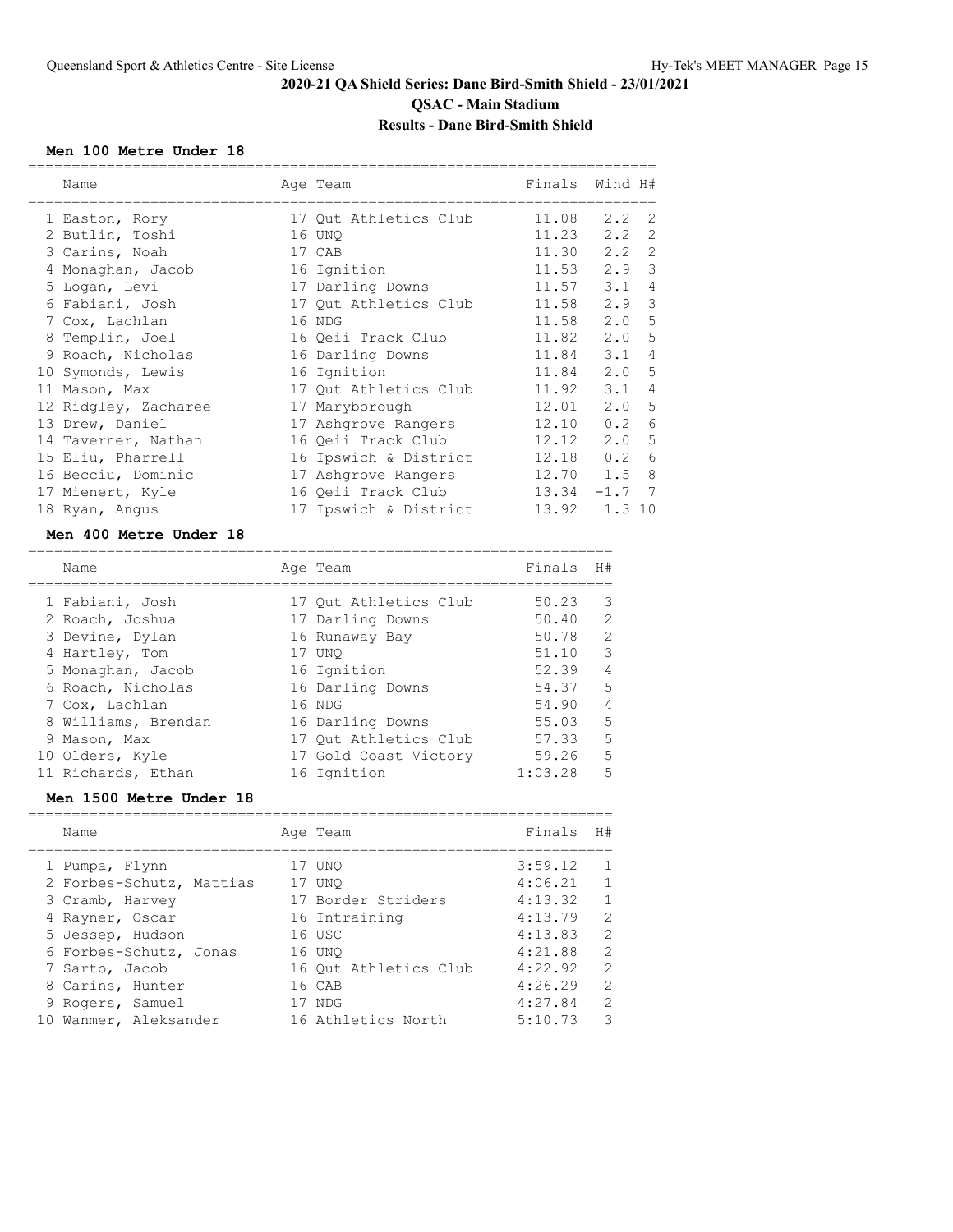### **Men 110 Metre Hurdles Under 18**

|                                                             | ========                                                                       | ---------------- |       |                |               |
|-------------------------------------------------------------|--------------------------------------------------------------------------------|------------------|-------|----------------|---------------|
| Name<br>------------------------------------                | Age Team<br>________________________________                                   | Finals Wind H#   |       |                |               |
| 1 Taverner, Nathan                                          | 16 Qeii Track Club                                                             | 14.98            | 0.3   |                | 2 @91.4cm     |
| 2 Duggan, Connor                                            | 17 Ashgrove Rangers                                                            | 15.63            |       |                | 0.3 2 @91.4cm |
| 3 Easton, Rory                                              | 17 Qut Athletics Club                                                          | 15.99            |       |                | 0.3 2 @91.4cm |
| 4 Eldridge, Zane                                            | 16 Gold Coast Victory 16.97                                                    |                  |       |                | 0.3 2 @91.4cm |
| 5 Templin, Joel                                             | 16 Qeii Track Club 17.06                                                       |                  |       |                | 0.3 2 091.4cm |
| 6 Symonds, Lewis                                            | 16 Ignition                                                                    | 18.41            |       |                | 0.3 2 091.4cm |
| 7 Ryan, Angus                                               | 17 Ipswich & District 19.41                                                    |                  |       |                | 0.3 2 @91.4cm |
| Men Long Jump Under 18                                      |                                                                                |                  |       |                |               |
| Name                                                        | Age Team and Tinals Wind H#                                                    |                  |       |                |               |
| 1 Ridgley, Zacharee 17 Maryborough 6.56m 1.7 3              |                                                                                |                  |       |                |               |
|                                                             | $6.56m(1.7)$ $6.38m(2.1)$ $6.26m(2.3)$ $5.98m(0.6)$ $FOUT(-0.0)$ $6.17m(-0.2)$ |                  |       |                |               |
| 2 Choi, Chris                                               | 17 UNO                                                                         | 6.20m            | 1.0 3 |                |               |
| $6.20m(1.0)$ FOUL $(1.3)$ $6.20m(0.5)$ $6.14m(1.7)$         |                                                                                |                  |       |                |               |
| 3 Eldridge, Zane 16 Gold Coast Victory 6.11m                |                                                                                |                  | 0.5   | 3              |               |
| 6.03m(0.4) 6.11m(0.5) 6.08m(2.7)                            |                                                                                |                  |       |                |               |
| 4 Thomson, Matthew 17 Darling Downs                         |                                                                                | $5.98m -2.6$     |       | 2              |               |
| FOUL $(1.3)$ 4.95m $(-1.4)$ 5.98m $(-2.6)$ 5.86m $(-1.3)$   |                                                                                |                  |       |                |               |
| 5 Eliu, Pharrell 16 Ipswich & District                      |                                                                                | 5.98m            | 1.5   | 1              |               |
| $5.81m(1.4) 5.98m(1.5) 5.64m(1.3) FOUL(0.6)$                |                                                                                |                  |       |                |               |
| 6 Symonds, Lewis 16 Ignition                                |                                                                                | $5.87m - 0.8$    |       | 2              |               |
| $5.59m(-0.5)$ FOUL $(-1.4)$ $5.87m(-0.8)$ FOUL $(-0.1)$     |                                                                                |                  |       |                |               |
| 7 Shi, Andy 16 SAS                                          |                                                                                | $5.84m - 1.3$    |       | 2              |               |
| $5.68m (+0.0) 5.42m (+0.0) 5.84m (-1.3) 5.62m (-2.2)$       |                                                                                |                  |       |                |               |
| 8 Taverner, Nathan 16 Qeii Track Club                       |                                                                                | $5.64m - 0.6$    |       | 2              |               |
| FOUL $(+0.0)$ FOUL $(-2.2)$ 3.48m $(+0.0)$ 5.64m $(-0.6)$   |                                                                                |                  |       |                |               |
| 9 Mienert, Kyle 16 Qeii Track Club                          |                                                                                | $5.61m - 2.4$    |       | 2              |               |
| $5.44m(-2.4)$ $5.29m(-2.5)$ $5.61m(-2.4)$ $5.60m(-2.7)$     |                                                                                |                  |       |                |               |
| 10 Becciu, Dominic 17 Ashgrove Rangers                      |                                                                                | $5.33m -0.7$     |       | 2              |               |
| FOUL $(-1.2)$ 5.16m $(-1.8)$ 5.25m $(0.3)$ 5.33m $(-0.7)$   |                                                                                |                  |       |                |               |
| 11 Dalby, Ky 16 Ipswich & District                          |                                                                                | $5.26m$ 1.8      |       | $\overline{1}$ |               |
| $5.13m(-1.7)$ $4.99m(0.1)$ $4.87m(2.2)$ $5.26m(1.8)$        |                                                                                |                  |       |                |               |
| 12 Templin, Joel 16 Qeii Track Club                         |                                                                                | $2.85m - 1.6$    |       | 2              |               |
| FOUL $(-0.3)$ FOUL $(-1.7)$ FOUL $(-2.2)$ $2.85$ m $(-1.6)$ |                                                                                |                  |       |                |               |

#### **Men Shot Put Under 18**

| Name                                                        | Age Team              | Finals H#  |                |
|-------------------------------------------------------------|-----------------------|------------|----------------|
| 1 Symonds, Lewis<br>FOUL 13.15m 14.02m 14.06m 13.90m 14.27m | 16 Ignition           | $14.27m$ 2 |                |
| 2 Butlin, Toshi<br>FOUL 13.77m 13.45m 12.67m FOUL 13.36m    | 16 UNO                | 13.77m     | $\overline{2}$ |
| 3 Tearle, Corey<br>12.83m 10.64m FOUL FOUL 11.49m 12.14m    | 16 UNO                | 12.83m     | $\overline{2}$ |
| 4 Dalby, Ky<br>9.17m 8.91m 9.00m 8.03m                      | 16 Ipswich & District | 9.17m      | $\mathbf{1}$   |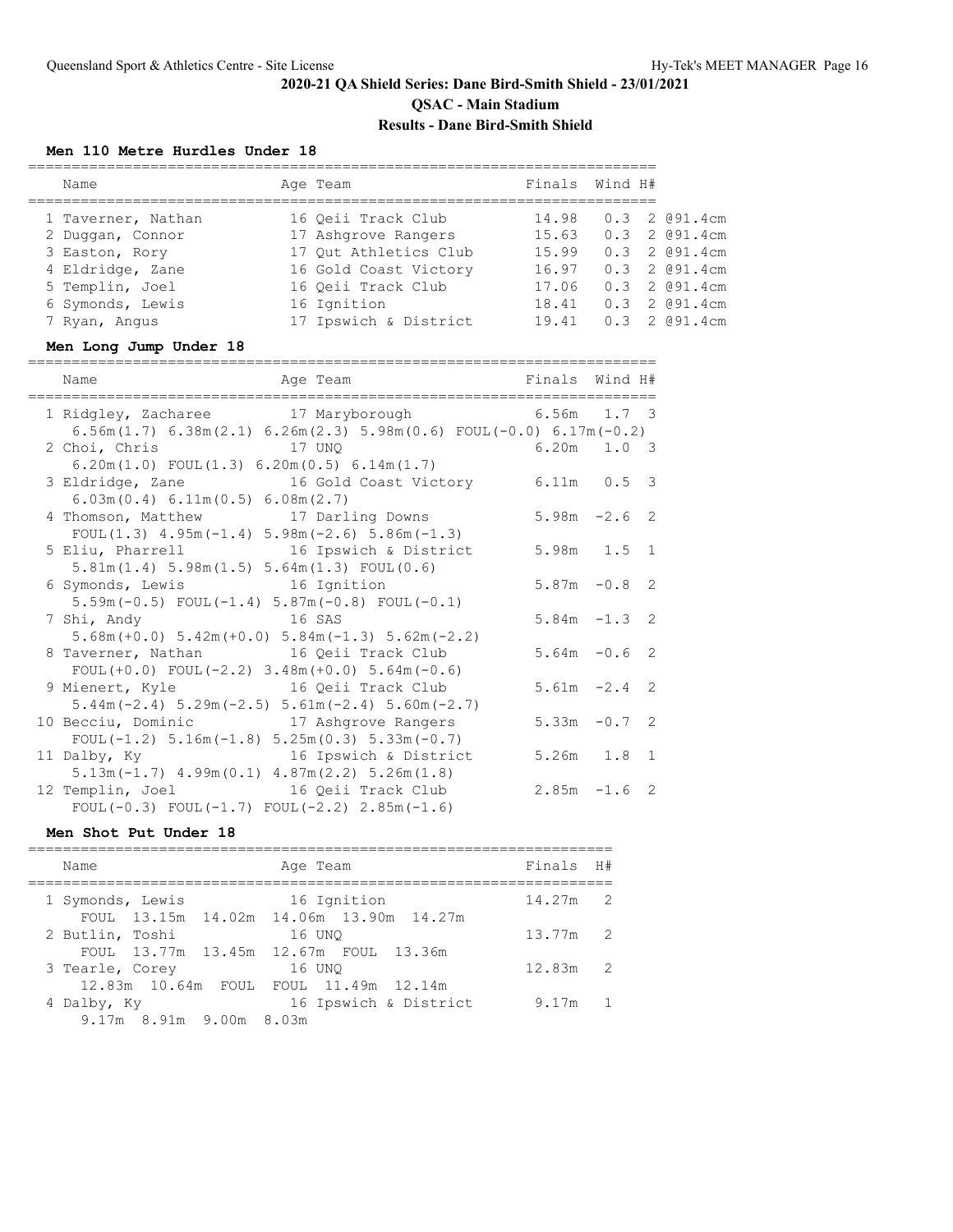**QSAC - Main Stadium**

# **Results - Dane Bird-Smith Shield**

### **Men Javelin Throw Under 18**

| Name             | Age Team                                     | Finals |
|------------------|----------------------------------------------|--------|
| 1 Addley, Jack   | 16 CAN                                       | 48.54m |
|                  | 45.07m 43.79m 43.42m 47.90m 43.88m 48.54m    |        |
| 2 Thorn, Lucas   | 17 Gold Coast Victory                        | 48.42m |
|                  | 48.42m 43.00m FOUL 42.55m 47.09m 48.24m      |        |
| 3 Symonds, Lewis | 16 Ignition                                  | 41.84m |
|                  | 41.84m  40.30m  38.68m  38.73m  37.89m  PASS |        |

#### **Men 5000 Metre Race Walk Under 18**

| Name              |       | Age Team        | Finals   |  |  |  |  |  |  |  |
|-------------------|-------|-----------------|----------|--|--|--|--|--|--|--|
|                   |       |                 |          |  |  |  |  |  |  |  |
| 1 McCure, Lachlan | 17 OA |                 | 23:56.78 |  |  |  |  |  |  |  |
| 2 Norton, Kai     | 16 OA |                 | 26:57.18 |  |  |  |  |  |  |  |
| 3 Spanner, Jye    |       | 17 Keppel Coast | 27:19.79 |  |  |  |  |  |  |  |

#### **Men 100 Metre Under 16**

| Name                                                                                   | Age Team                           | Finals Wind H# |                    |  |  |
|----------------------------------------------------------------------------------------|------------------------------------|----------------|--------------------|--|--|
| 1 Evans, Rhys                       15 Qeii Track Club               11.75     2.9   3 |                                    |                |                    |  |  |
| 2 Trew, Bailey                                                                         |                                    |                |                    |  |  |
| 3 Russell, Blake                                                                       | 14 Mayne Harriers 11.81 3.1 4      |                |                    |  |  |
| 4 Pareti, Nick                                                                         | 15 Qeii Track Club 12.06 2.0 5     |                |                    |  |  |
| 5 Kennedy, Lachlan 15 Ashgrove Rangers 12.38 -1.7 7                                    |                                    |                |                    |  |  |
| 6 Hales, Ivah                                                                          | $12.49 - 1.7$ 7<br>15 UNQ          |                |                    |  |  |
| 7 Burns, Bailey 14 FTA                                                                 | $12.57 - 1.7$ 7                    |                |                    |  |  |
| 8 Drew, Joel                                                                           | 15 Ashgrove Rangers 12.87 1.5 8    |                |                    |  |  |
| 9 Lukose, Steve                                                                        | 15 Qeii Track Club 12.97 -1.7 7    |                |                    |  |  |
| 10 Platen, Ethan                                                                       | 15 Ipswich & District 12.97 -1.7 7 |                |                    |  |  |
| 11 Tagg, Aston                                                                         | 15 USC                             | 13.10 1.5 8    |                    |  |  |
| 12 Logan, Isaac 15 Darling Downs 13.12 1.2 9                                           |                                    |                |                    |  |  |
| 13 Bulbert, Joshua 15 Bundaberg                                                        | $13.12 -1.7$ 7                     |                |                    |  |  |
| 14 Anderson, Ajax                                                                      | 14 Qut Athletics Club 13.16 1.3 10 |                |                    |  |  |
| 15 Martin, Lee                                                                         | 15 Ashgrove Rangers 13.33 1.5 8    |                |                    |  |  |
| 16 Smith, Rory                                                                         | 14 Qut Athletics Club 13.55        |                | $1.2$ 9            |  |  |
| 17 Tait, William                                                                       | 14 New South Wales 13.66 1.2 9     |                |                    |  |  |
| -- Nunez, Jet                                                                          | 15 Ipswich & District DQ           |                | 0.2 6 DQ Rule 16.8 |  |  |

# **Men 400 Metre Under 16**

| Name                | Age Team              | Finals  | H#             |
|---------------------|-----------------------|---------|----------------|
| 1 Kennedy, Lachlan  | 15 Ashgrove Rangers   | 54.56   | $\overline{4}$ |
| 2 Platen, Ethan     | 15 Ipswich & District | 57.50   | $\overline{4}$ |
| 3 La Spina, Luke    | 14 CAB                | 57.73   | -5             |
| 4 Williams, Michael | 14 NDG                | 57.77   | $\overline{4}$ |
| 5 Tagg, Aston       | 15 USC                | 58.76   | -5             |
| 6 Evans, Rhys       | 15 Oeii Track Club    | 1:02.40 | 6              |
|                     |                       |         |                |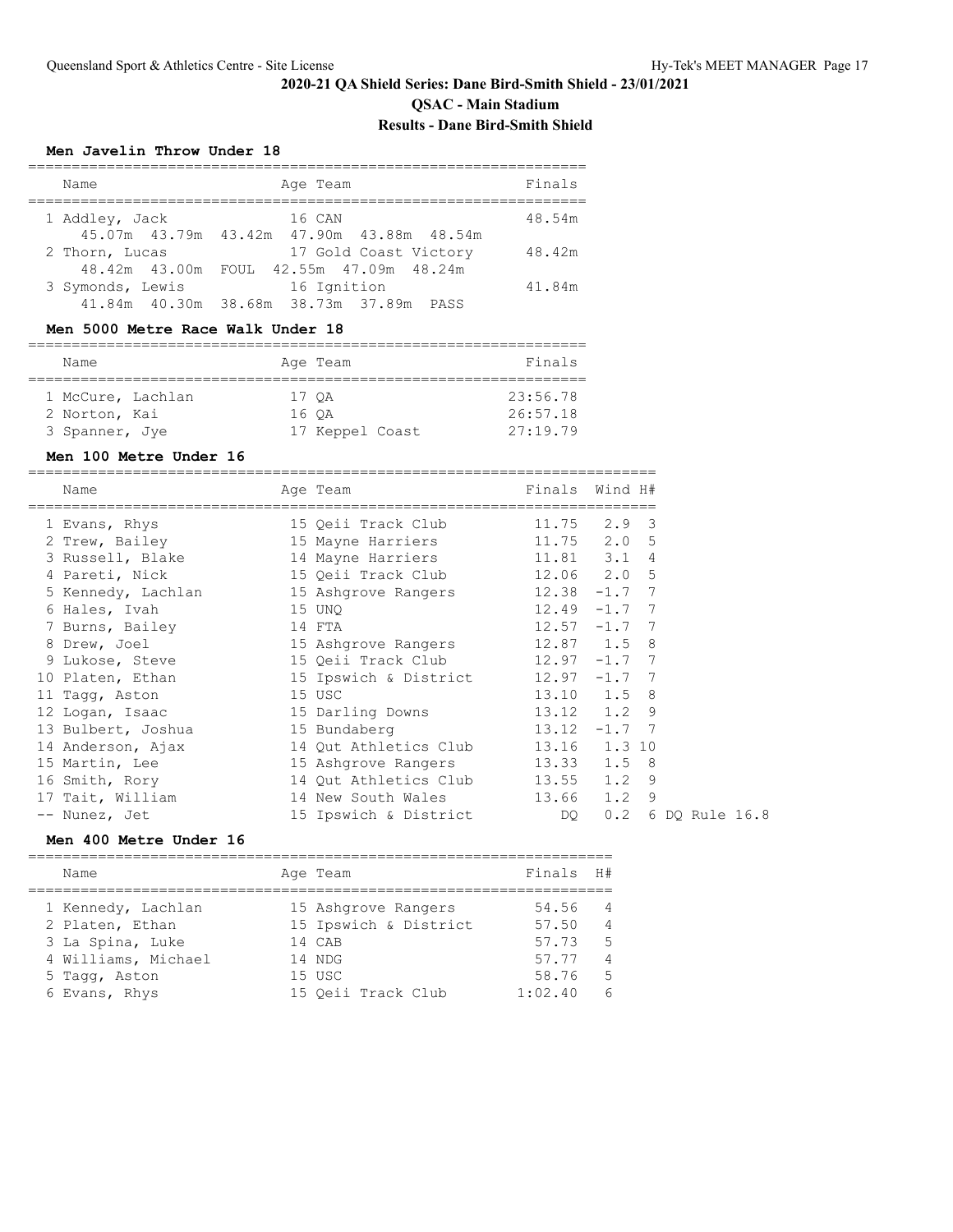# **2020-21 QA Shield Series: Dane Bird-Smith Shield - 23/01/2021 QSAC - Main Stadium**

# **Results - Dane Bird-Smith Shield**

#### **Men 1500 Metre Under 16**

| Name                 | Age Team              | Finals  | H#            |
|----------------------|-----------------------|---------|---------------|
| 1 Chippendale, Toby  | 15 Oeii Track Club    | 4:22.39 |               |
| 2 Bamford, Bowen     | 15 OA                 | 4:23.32 | 2             |
| 3 Scott, Cru         | 14 Gold Coast Victory | 4:27.18 | $\mathcal{D}$ |
| 4 Lethlean, Joseph   | 14 Ignition           | 4:29.16 | $\mathcal{D}$ |
| 5 Barr, Harrison     | 15 OA                 | 4:30.20 | 2             |
| 6 Curran, William    | 14 NDG                | 4:36.78 | $\mathcal{D}$ |
| 7 Hayes, Benjamin    | 14 Athletics North    | 4:53.59 | 3             |
| 8 Richards, Benjamin | 14 Ignition           | 4:55.16 | 3             |
| 9 Piper, Dusty       | 14 NDG                | 5:17.15 | っ             |

### **Men 100 Metre Hurdles Under 16**

| Name                |  | Age Team              | Finals Wind |     |  |  |  |  |  |  |  |
|---------------------|--|-----------------------|-------------|-----|--|--|--|--|--|--|--|
|                     |  |                       |             |     |  |  |  |  |  |  |  |
| 1 Evans, Rhys       |  | 15 Oeii Track Club    | 14.40       | 2.5 |  |  |  |  |  |  |  |
| 2 Purcell, Harrison |  | 14 Out Athletics Club | 14.70       | 2.5 |  |  |  |  |  |  |  |
| 3 Drew, Joel        |  | 15 Ashgrove Rangers   | 15.10       | 2.5 |  |  |  |  |  |  |  |
| 4 Martin, Lee       |  | 15 Ashgrove Rangers   | 16.87       | 25  |  |  |  |  |  |  |  |

#### **Men Long Jump Under 16**

| Name<br>Age Team                                                                                             | Finals Wind H#  |  |
|--------------------------------------------------------------------------------------------------------------|-----------------|--|
| 15 Mayne Harriers<br>1 Trew, Bailey<br>FOUL(1.6) FOUL(0.3) 6.45m(0.7) FOUL(2.7) 6.09m(0.4) FOUL(-0.5)        | $6.45m$ 0.7 3   |  |
| 15 Oeii Track Club<br>2 Pareti, Nick<br>$5.62$ m $(2.7)$ $4.99$ m $(2.5)$ $5.31$ m $(0.7)$ $4.82$ m $(-0.4)$ | $5.62m$ $2.7$ 1 |  |
| 14 Mayne Harriers<br>3 Russell, Blake<br>$5.50$ m (-0.9) $5.53$ m (+0.0) FOUL (-1.7) $5.49$ m (+0.0)         | $5.53m + 0.02$  |  |
| 15 Qeii Track Club<br>4 Lukose, Steve<br>$5.25m(-3.0)$ 4.91m $(-2.1)$ 4.91m $(+0.0)$                         | $5.25m -3.02$   |  |
| 15 UNO<br>5 Hales, Ivah<br>$5.12m(2.4)$ 4.94m $(2.0)$ 4.87m $(-0.5)$ FOUL $(3.6)$                            | $5.12m$ $2.4$ 1 |  |
| 6 Tait, William<br>14 New South Wales<br>$4.29m(0.7)$ $4.50m(2.0)$ $4.03m(1.8)$ $4.35m(1.4)$                 | $4.50m$ $2.0$ 1 |  |
| 14 Qut Athletics Club<br>7 Smith, Rory<br>$3.91m(1.0)$ FOUL $(0.2)$ $4.48m(2.0)$ FOUL $(1.4)$                | 4.48m 2.0 1     |  |

### **Men Shot Put Under 16**

| Age Team<br>Name                                                                  | Finals H#  |                |
|-----------------------------------------------------------------------------------|------------|----------------|
| 1 Martin, Lee<br>15 Ashqrove Rangers<br>11.99m 12.98m 12.64m 13.57m 12.77m 13.43m | $13.57m$ 2 |                |
| 14 Oeii Track Club<br>2 Haunga, Matai<br>12.31m 13.25m FOUL 12.97m 12.84m FOUL    | $13.25m$ 2 |                |
| 3 Tearle, Ethan<br>14 UNO<br>FOUL FOUL 10.22m<br>FOUL.                            | 10.22m     | $\overline{1}$ |
| 4 Smith, Rory<br>14 Out Athletics Club<br>7.16m FOUL 7.13m 8.45m                  | 8.45m      | $\overline{1}$ |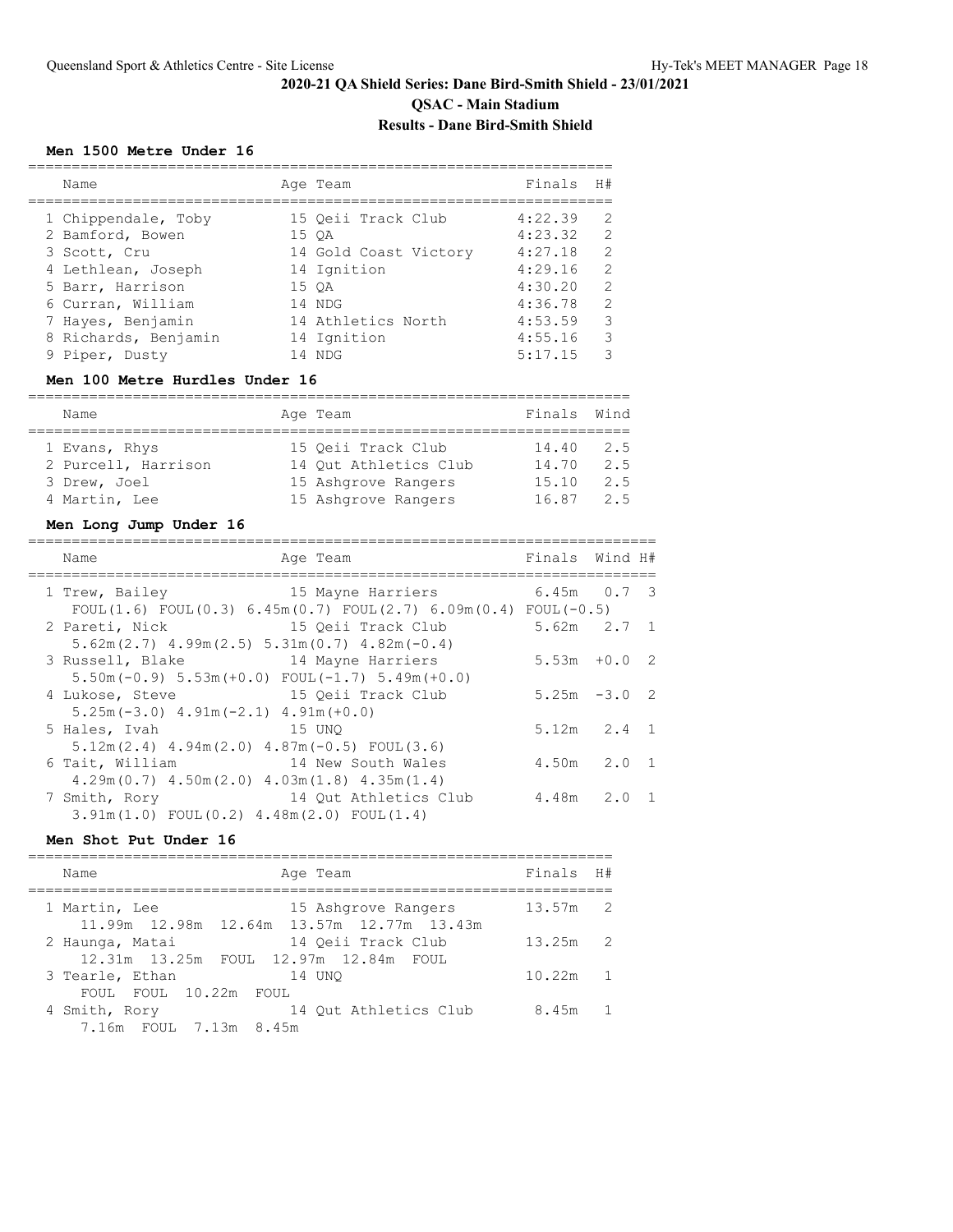**QSAC - Main Stadium**

# **Results - Dane Bird-Smith Shield**

### **Men Javelin Throw Under 16**

| Name            |               | Age Team                                  | Finals |
|-----------------|---------------|-------------------------------------------|--------|
| 1 Martin, Lee   |               | 15 Ashgrove Rangers                       | 45.87m |
|                 | 38.87m 36.96m | FOUL 42.66m 42.09m 45.87m                 |        |
| 2 Tagg, Aston   |               | 15 USC                                    | 41.17m |
|                 |               | 36.35m 41.17m 35.39m 37.82m 36.68m 35.38m |        |
| 3 Tait, William |               | 14 New South Wales                        | 25.68m |
|                 |               | 25.68m 21.99m 23.26m 18.39m               |        |
| 4 Smith, Rory   |               | 14 Out Athletics Club                     | 19.55m |
|                 |               | 19.52m 18.49m 19.55m 18.48m               |        |

### **Men 3000 Metre Race Walk Under 16**

| Name              | Age Team | Finals   |
|-------------------|----------|----------|
| 1 McCure, Sam     | 15 OA    | 13:48.64 |
| 2 Housden, Bailey | 14 OA    | 13:59.01 |
| 3 Bradley, Alex   | 15 OA    | 14:57.60 |

### **Men 100 Metre Under 14**

| Name                 | Age Team              | Finals Wind H# |               |  |
|----------------------|-----------------------|----------------|---------------|--|
| 1 Yen, Felix         | 13 Oeii Track Club    | 13.01          | $1.5 \quad 8$ |  |
| 2 Harvey, Theodore   | 13 Mayne Harriers     | 13.36          | $1.5 \quad 8$ |  |
| 3 Kavanagh, Connor   | 13 Oeii Track Club    | 13.71          | $1.2 \quad 9$ |  |
| 4 Barclay, Tristan   | 13 OA                 | 14.11          | $1.2$ 9       |  |
| 5 Roggenkamp, Cooper | 13 Out Athletics Club | 14.36          | $1.3 \; 10$   |  |
| 6 Kolenbet, Oscar    | 12 OA                 | 14.57          | $1.3 \; 10$   |  |
| 7 Griffin, Rafael    | 13 Mayne Harriers     | 14.93          | $1.3 \; 10$   |  |
| 8 McCartan, Blake    | 13 Ipswich & District | 14.98          | 1.310         |  |

### **Men 400 Metre Under 14**

| Name                |  | Age Team |                    |  | Finals H# |          |
|---------------------|--|----------|--------------------|--|-----------|----------|
| 1 Chambers, Lincoln |  |          | 13 New South Wales |  | 1:03.84   | $\kappa$ |
| 2 Kolenbet, Oscar   |  | 12 OA    |                    |  | 1:14.09   | -6       |

### **Men 1500 Metre Under 14**

| Name                   |  | Finals                                                                              | H#            |
|------------------------|--|-------------------------------------------------------------------------------------|---------------|
|                        |  |                                                                                     |               |
| 1 McDonnell, Frederick |  | 4:54.50                                                                             | $\mathcal{B}$ |
| 2 Newsham, Samuel      |  | 4:55.56                                                                             | $\mathcal{E}$ |
| 3 Griffiths, Rhys      |  | 5:12.85                                                                             | -3            |
| 4 Hayes, Timothy       |  | 5:14.41                                                                             | -3            |
| 5 Prole, Harry         |  | 5:32.71                                                                             | $\mathcal{R}$ |
|                        |  | Age Team<br>12 Athletics North<br>11 USC<br>12 Intraining<br>12 OA<br>12 Intraining |               |

# **Men 90 Metre Hurdles Under 14**

| Name               | Age Team |                    | Finals Wind   |  |
|--------------------|----------|--------------------|---------------|--|
| 1 Yen, Felix       |          | 13 Oeii Track Club | $14.81 - 0.1$ |  |
| 2 Kavanagh, Connor |          | 13 Oeii Track Club | $16.00 - 0.1$ |  |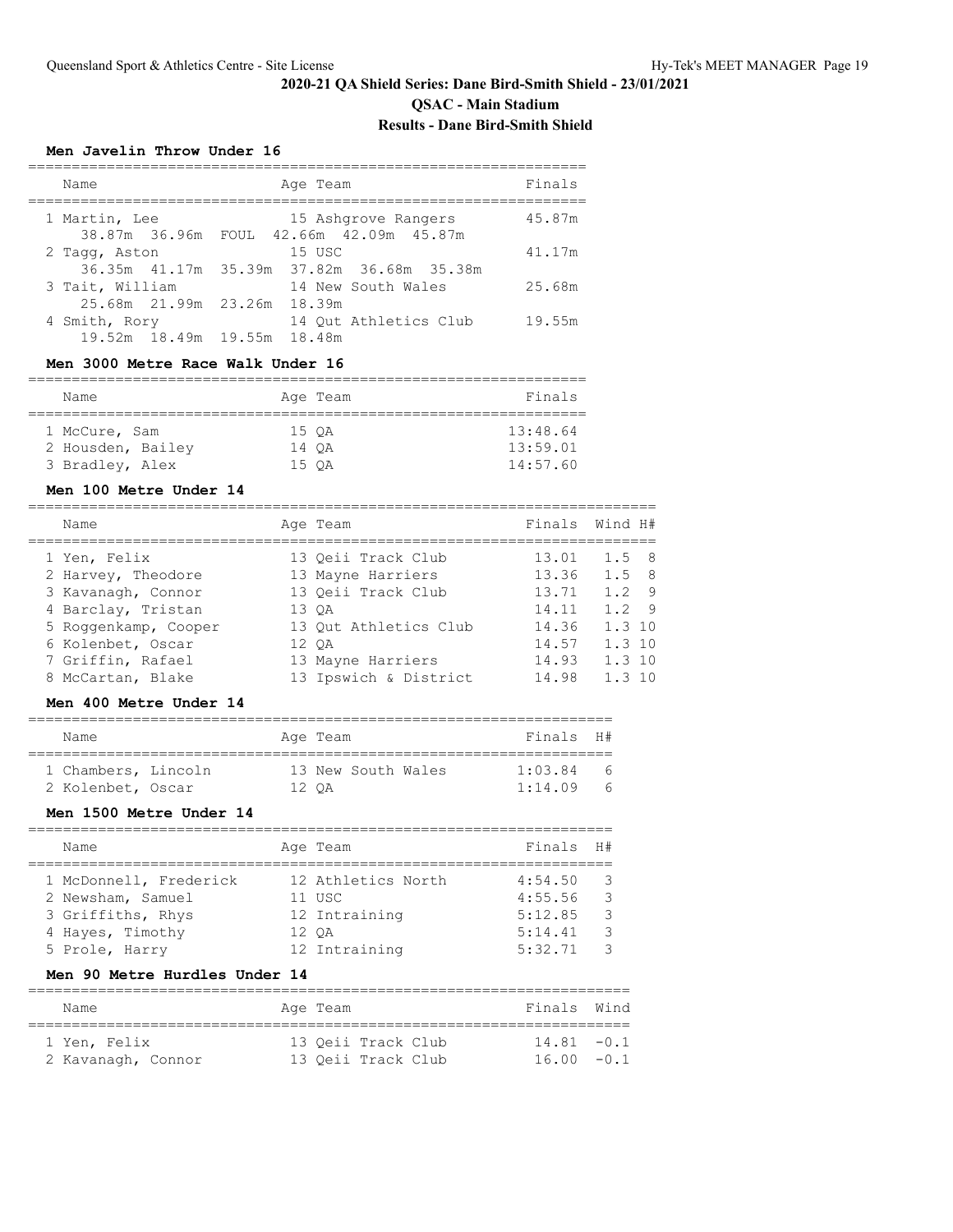**QSAC - Main Stadium**

# **Results - Dane Bird-Smith Shield**

### **Men Long Jump Under 14**

| Name                                                | Age Team                                                                   | Finals | Wind |
|-----------------------------------------------------|----------------------------------------------------------------------------|--------|------|
| 1 Harvey, Theodore                                  | 13 Mayne Harriers                                                          | 5.07m  | 2.2  |
| 2 Barclay, Tristan                                  | $5.07m(2.2)$ 4.92m(1.9) 4.79m(-0.8) 4.88m(1.5)<br>13 OA                    | 4.83m  | 2.3  |
| 3 Kavanagh, Connor                                  | $4.71m(2.0)$ $4.83m(2.3)$ FOUL $(-1.0)$ $4.70m(1.0)$<br>13 Oeii Track Club | 4.47m  | 1.3  |
| $4.47m(1.3)$ $4.36m(+0.0)$<br>4 Roggenkamp, Cooper  | 13 Out Athletics Club                                                      | 4.46m  | 1.4  |
| $4.20m(2.1)$ $4.20m(2.4)$ $4.23m(1.1)$ $4.46m(1.4)$ |                                                                            |        |      |

#### **Men Javelin Throw Under 14**

| Name               |                             |  | Age Team |                    | Finals |
|--------------------|-----------------------------|--|----------|--------------------|--------|
|                    |                             |  |          |                    |        |
| 1 Kavanagh, Connor |                             |  |          | 13 Oeii Track Club | 30.61m |
|                    | 27.95m 30.61m 27.71m        |  |          |                    |        |
| 2 Addley, Izac     |                             |  | 12 CAN   |                    | 28.42m |
|                    | 24.52m 28.42m 25.85m 27.32m |  |          |                    |        |

# **Men 100 Metre Masters 35+**

| Name               | Age Team              | Finals Wind H#            |  |
|--------------------|-----------------------|---------------------------|--|
| 1 Coulthard, Colin | 37 USC                | $12.56$ 0.2 6             |  |
| 2 Griffin, Ben     | 46 Mayne Harriers     | $13.02 \t1.5 \t8$         |  |
| 3 Nock, Walter     | 63 Old Masters        | $13.21 \quad 1.2 \quad 9$ |  |
| 4 Altmann, Mark    | 49 Out Athletics Club | $13.33 -1.7$ 7            |  |

#### **Men 400 Metre Masters 35+**

| Name                                 |  | Age Team                                 | Finals H#        |            |
|--------------------------------------|--|------------------------------------------|------------------|------------|
| 1 Jackson, Michael<br>2 Griffin, Ben |  | 47 Toowong Harriers<br>46 Mayne Harriers | 58.64<br>1:04.41 | - 5<br>- 5 |

### **Men 1500 Metre Masters 35+**

| Name                |       | Age Team            | Finals H# |                |
|---------------------|-------|---------------------|-----------|----------------|
|                     |       |                     |           |                |
| 1 Bock, Peter       | 39 OA |                     | 4:09.90   | $\overline{1}$ |
| 2 Jackson, Michael  |       | 47 Toowong Harriers | 4:29.78   | - 2            |
| 3 Gale, Christopher |       | 50 GFR              | 5:38.41   | - 3            |

### **Men Shot Put Masters 35+**

| Name                                                    | Age Team            | Finals H# |  |
|---------------------------------------------------------|---------------------|-----------|--|
| 1 Keen, Adrian<br>11.47m 11.33m 11.11m 11.60m PASS PASS | 50 Ashgrove Rangers | 11.60m 2  |  |
| 2 Lock, Philip<br>7.35m 6.67m 6.99m 7.43m               | 64 Ashqrove Rangers | 7.43m 1   |  |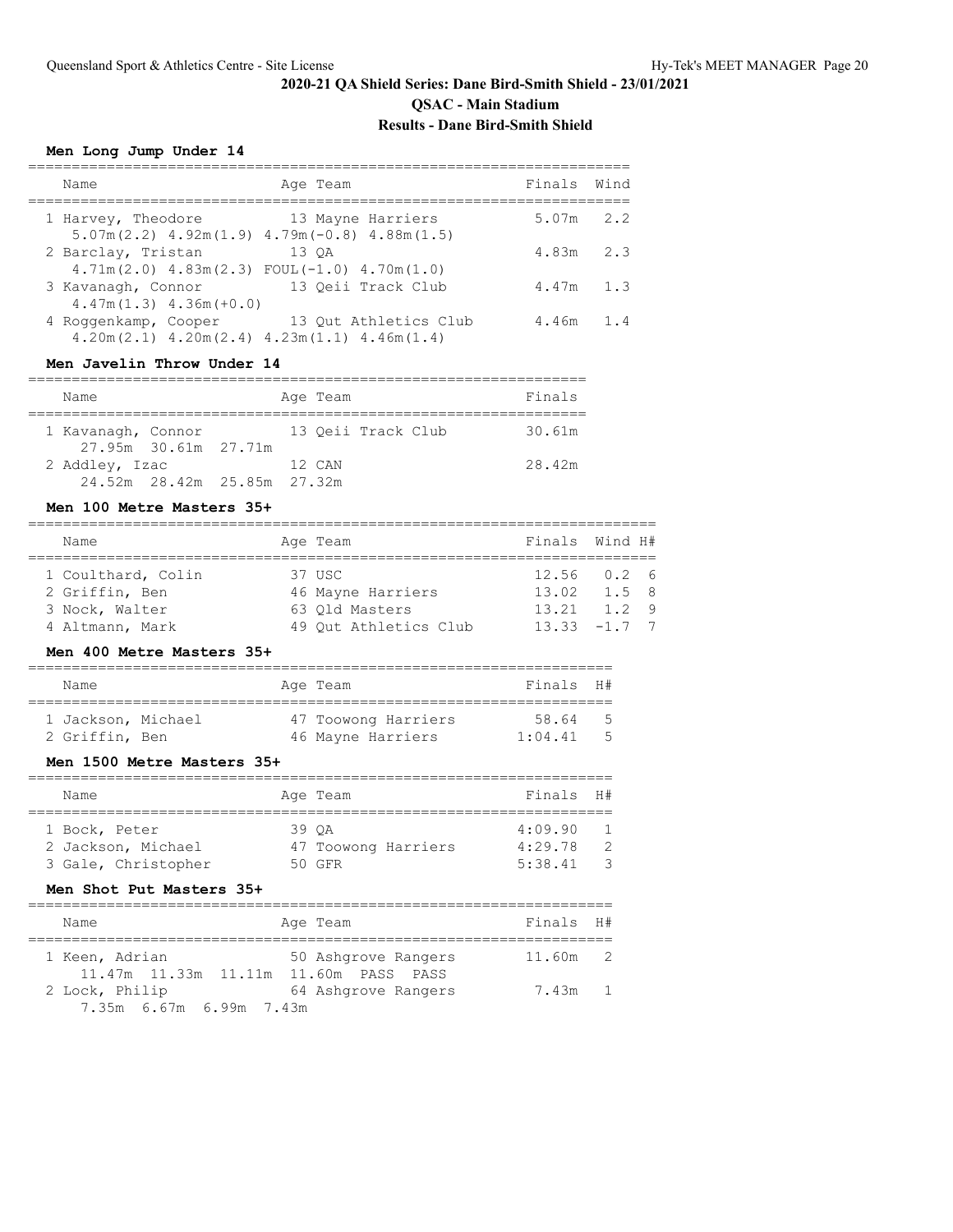#### **Men 100 Metre All Age Para**

| Name                                          | Age Team           | Finals Wind H#  |         |  |
|-----------------------------------------------|--------------------|-----------------|---------|--|
|                                               |                    |                 |         |  |
| 1 Campbell - T20, Alberto 28 Oeii Track Club  |                    | $11.88$ $2.0$ 5 |         |  |
| 2 Christiansen - T37, Mitc 24 New South Wales |                    | $12.99$ $1.5$ 8 |         |  |
| 3 Burrows - $T/F20$ , Tom                     | 31 Oeii Track Club | 13.51           | $1.2$ 9 |  |
| 4 Parry - T/F21, Ethan                        | 17 Hervey Bay      | 15.60 1.3 10    |         |  |

#### **Men 400 Metre All Age Para**

| Name                                                   | Age Team |                                          | Finals H#        |     |
|--------------------------------------------------------|----------|------------------------------------------|------------------|-----|
| 1 Campbell - T20, Alberto<br>2 Burrows - $T/F20$ , Tom |          | 28 Oeii Track Club<br>31 Oeii Track Club | 51.51<br>1:06.69 | - 6 |

### **Men 1500 Metre All Age Para**

| Name                         | Age Team    | Finals H# |                         |
|------------------------------|-------------|-----------|-------------------------|
|                              |             |           |                         |
| 1 Gorry - T20, Matthew       | 21 CAN      | 5:00.88   | $\overline{\mathbf{3}}$ |
| 2 Anderson - $T/F37$ , Blake | 18 Maroochv | 5:11.13   |                         |

# **Men Long Jump All Age Para**

| Name                                                   | Age Team | Finals Wind |  |
|--------------------------------------------------------|----------|-------------|--|
|                                                        |          |             |  |
| 1 Christiansen - T37, Mitc 24 New South Wales          |          | $4.19m$ 1.1 |  |
| FOUL $(-0.3)$ 4.19m $(1.1)$ 4.14m $(0.6)$ FOUL $(2.8)$ |          |             |  |
| 2 Parry - T/F21, Ethan 17 Hervey Bay                   |          | $3.39m$ 0.7 |  |
| FOUL $(1.2)$ 3.39m $(0.7)$ FOUL $(0.5)$ FOUL $(2.9)$   |          |             |  |

### **Men Shot Put All Age Para**

| Name                                                                              | Age Team | Finals H# |  |
|-----------------------------------------------------------------------------------|----------|-----------|--|
| 1 Rivett - F21, Andre 194 Gold Coast Victory<br>9.27m 9.33m 9.10m 9.47m           |          | $9.47m$ 1 |  |
| 2 Calice-Archer - F37, Zac 16 Athletics North<br>7.10m 6.56m 6.43m 6.48m          |          | 7.10m 1   |  |
| 3 Parry - T/F21, Ethan 17 Hervey Bay<br>6.63m 6.38m 6.37m FOUL                    |          | $6.63m$ 1 |  |
| 4 Gallagher - T/F37, Sean 18 Qeii Track Club<br>4.73m 5.96m 5.83m 5.82m PASS PASS |          | $5.96m$ 2 |  |

# **Men Javelin Throw All Age Para**

| Name                                         | Age Team | Finals |  |  |  |  |  |  |  |
|----------------------------------------------|----------|--------|--|--|--|--|--|--|--|
| 1 Gallagher - T/F37, Sean 18 Oeii Track Club |          | 18.31m |  |  |  |  |  |  |  |
|                                              |          |        |  |  |  |  |  |  |  |

# **Men 101 Metre Race Running All Age Para**

|  | Name                             |  |  |  | Age Team | Finals Wind |  |  |  |  |
|--|----------------------------------|--|--|--|----------|-------------|--|--|--|--|
|  |                                  |  |  |  |          |             |  |  |  |  |
|  | 1 Bailey-Jensen - Rr1, Max 13 QA |  |  |  |          | 56.48 1.8   |  |  |  |  |